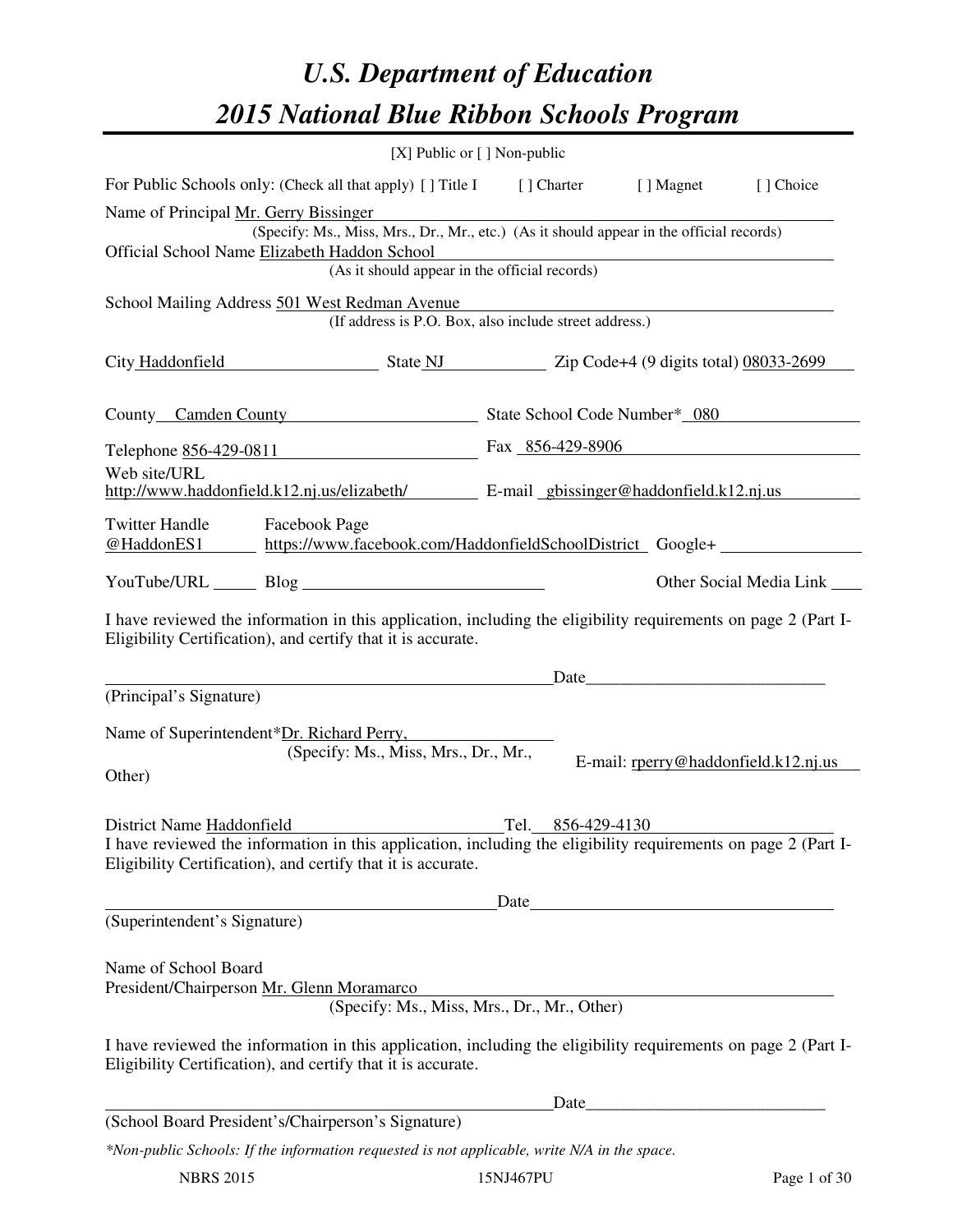#### **Include this page in the school's application as page 2.**

The signatures on the first page of this application (cover page) certify that each of the statements below, concerning the school's eligibility and compliance with U.S. Department of Education and National Blue Ribbon Schools requirements, are true and correct.

- 1. The school configuration includes one or more of grades K-12. (Schools on the same campus with one principal, even a K-12 school, must apply as an entire school.)
- 2. The school has made its Annual Measurable Objectives (AMOs) or Adequate Yearly Progress (AYP) each year for the past two years and has not been identified by the state as "persistently dangerous" within the last two years.
- 3. To meet final eligibility, a public school must meet the state's AMOs or AYP requirements in the 2014-2015 school year and be certified by the state representative. Any status appeals must be resolved at least two weeks before the awards ceremony for the school to receive the award.
- 4. If the school includes grades 7 or higher, the school must have foreign language as a part of its curriculum.
- 5. The school has been in existence for five full years, that is, from at least September 2009 and each tested grade must have been part of the school for the past three years.
- 6. The nominated school has not received the National Blue Ribbon Schools award in the past five years: 2010, 2011, 2012, 2013, or 2014.
- 7. The nominated school has no history of testing irregularities, nor have charges of irregularities been brought against the school at the time of nomination. The U.S. Department of Education reserves the right to disqualify a school's application and/or rescind a school's award if irregularities are later discovered and proven by the state.
- 8. The nominated school or district is not refusing Office of Civil Rights (OCR) access to information necessary to investigate a civil rights complaint or to conduct a district-wide compliance review.
- 9. The OCR has not issued a violation letter of findings to the school district concluding that the nominated school or the district as a whole has violated one or more of the civil rights statutes. A violation letter of findings will not be considered outstanding if OCR has accepted a corrective action plan from the district to remedy the violation.
- 10. The U.S. Department of Justice does not have a pending suit alleging that the nominated school or the school district as a whole has violated one or more of the civil rights statutes or the Constitution's equal protection clause.
- 11. There are no findings of violations of the Individuals with Disabilities Education Act in a U.S. Department of Education monitoring report that apply to the school or school district in question; or if there are such findings, the state or district has corrected, or agreed to correct, the findings.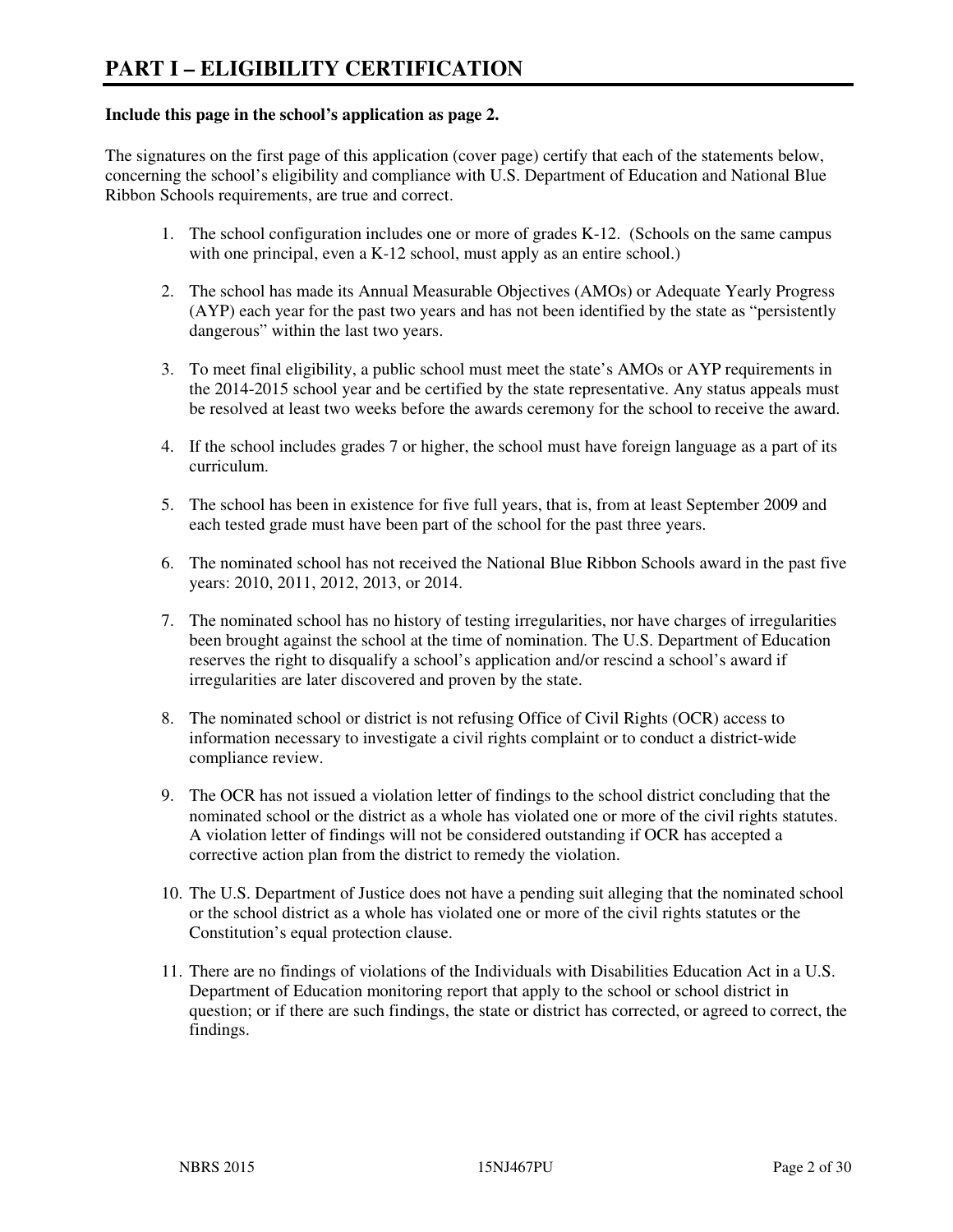# **PART II - DEMOGRAPHIC DATA**

#### **All data are the most recent year available.**

**DISTRICT** (Question 1 is not applicable to non-public schools)

| -1. | Number of schools in the district<br>(per district designation): | $\frac{3}{2}$ Elementary schools (includes K-8)<br>1 Middle/Junior high schools<br>1 High schools<br>$0 K-12$ schools |
|-----|------------------------------------------------------------------|-----------------------------------------------------------------------------------------------------------------------|
|     |                                                                  |                                                                                                                       |

5 TOTAL

**SCHOOL** (To be completed by all schools)

- 2. Category that best describes the area where the school is located:
	- [ ] Urban or large central city
	- [ ] Suburban with characteristics typical of an urban area
	- [X] Suburban
	- [ ] Small city or town in a rural area
	- [ ] Rural
- 3. 1 Number of years the principal has been in her/his position at this school.
- 4. Number of students as of October 1 enrolled at each grade level or its equivalent in applying school:

| Grade                           | # of         | # of Females | <b>Grade Total</b> |
|---------------------------------|--------------|--------------|--------------------|
|                                 | <b>Males</b> |              |                    |
| <b>PreK</b>                     | 10           | 11           | 21                 |
| K                               | 22           | 22           | 44                 |
| $\mathbf{1}$                    | 32           | 23           | 55                 |
| $\mathbf{2}$                    | 29           | 36           | 65                 |
| 3                               | 21           | 26           | 47                 |
| 4                               | 22           | 30           | 52                 |
| 5                               | 33           | 26           | 59                 |
| 6                               | 0            | 0            | $\theta$           |
| 7                               | 0            | $\theta$     | 0                  |
| 8                               | 0            | 0            | 0                  |
| 9                               | $\theta$     | 0            | 0                  |
| 10                              | 0            | 0            | 0                  |
| 11                              | 0            | 0            | $\theta$           |
| 12                              | 0            | 0            | 0                  |
| <b>Total</b><br><b>Students</b> | 169          | 174          | 343                |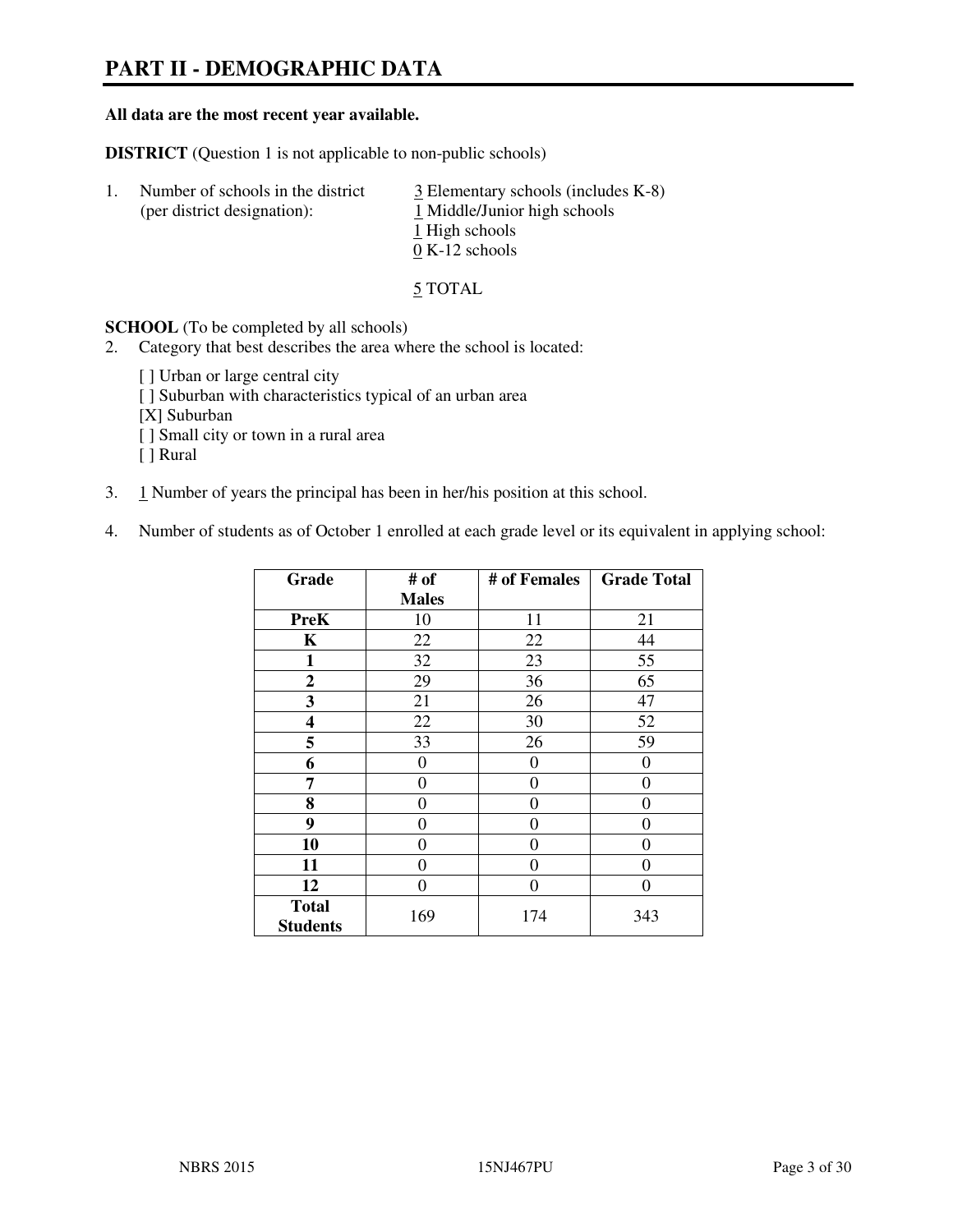5. Racial/ethnic composition of  $0\%$  American Indian or Alaska Native the school: 2 % Asian

 0 % Black or African American 2 % Hispanic or Latino 0 % Native Hawaiian or Other Pacific Islander 89 % White 7 % Two or more races **100 % Total** 

(Only these seven standard categories should be used to report the racial/ethnic composition of your school. The Final Guidance on Maintaining, Collecting, and Reporting Racial and Ethnic Data to the U.S. Department of Education published in the October 19, 2007 *Federal Register* provides definitions for each of the seven categories.)

6. Student turnover, or mobility rate, during the 2013 - 2014 year: 4%

This rate should be calculated using the grid below. The answer to (6) is the mobility rate.

| <b>Steps For Determining Mobility Rate</b>         | Answer                |
|----------------------------------------------------|-----------------------|
| $(1)$ Number of students who transferred to        |                       |
| the school after October 1, 2013 until the         | 12                    |
| end of the school year                             |                       |
| (2) Number of students who transferred             |                       |
| <i>from</i> the school after October 1, 2013 until | $\mathcal{D}_{\cdot}$ |
| the end of the school year                         |                       |
| (3) Total of all transferred students [sum of      | 14                    |
| rows $(1)$ and $(2)$ ]                             |                       |
| (4) Total number of students in the school as      | 356                   |
| of October 1                                       |                       |
| $(5)$ Total transferred students in row $(3)$      | 0.039                 |
| divided by total students in row (4)               |                       |
| $(6)$ Amount in row $(5)$ multiplied by 100        |                       |

#### 7. English Language Learners (ELL) in the school:  $0\%$ 0 Total number ELL

Number of non-English languages represented: 0 Specify non-English languages:

8. Students eligible for free/reduced-priced meals:  $0\%$ Total number students who qualify:  $\qquad \qquad \frac{0}{0}$ 

#### **Information for Public Schools Only - Data Provided by the State**

The state has reported that  $16\%$  of the students enrolled in this school are from low income or disadvantaged families based on the following subgroup(s): Students eligible for free/reduced-priced meals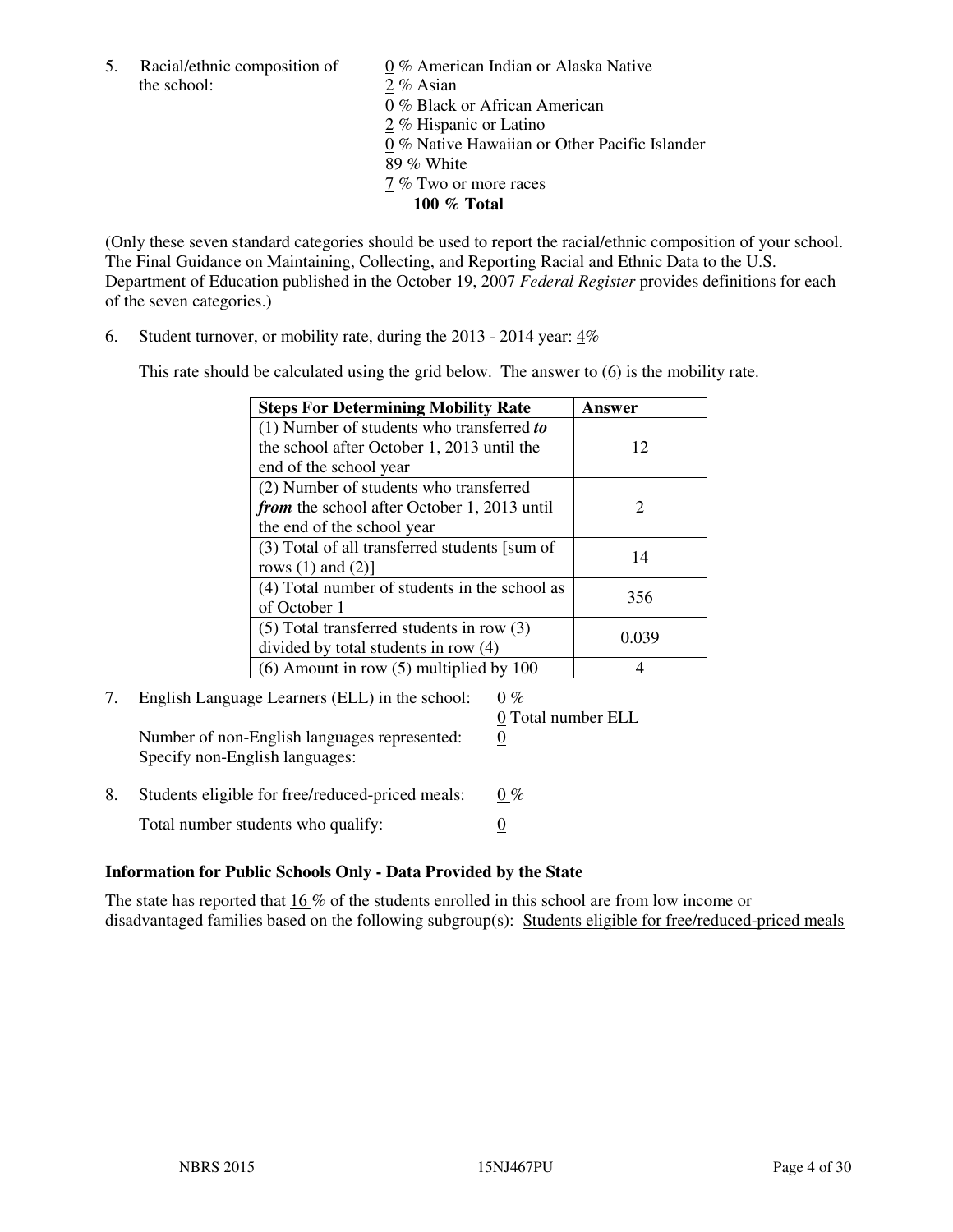9. Students receiving special education services:  $17\%$ 

59 Total number of students served

Indicate below the number of students with disabilities according to conditions designated in the Individuals with Disabilities Education Act. Do not add additional categories.

| 6 Autism                | 0 Orthopedic Impairment                 |
|-------------------------|-----------------------------------------|
| 0 Deafness              | 9 Other Health Impaired                 |
| 0 Deaf-Blindness        | 22 Specific Learning Disability         |
| 0 Emotional Disturbance | 2 Speech or Language Impairment         |
| 1 Hearing Impairment    | 0 Traumatic Brain Injury                |
| 0 Mental Retardation    | 0 Visual Impairment Including Blindness |
| 9 Multiple Disabilities | 0 Developmentally Delayed               |
|                         |                                         |

10. Use Full-Time Equivalents (FTEs), rounded to nearest whole numeral, to indicate the number of personnel in each of the categories below:

|                                       | <b>Number of Staff</b> |
|---------------------------------------|------------------------|
| Administrators                        |                        |
| Classroom teachers                    | 16                     |
| Resource teachers/specialists         |                        |
| e.g., reading, math, science, special | 13                     |
| education, enrichment, technology,    |                        |
| art, music, physical education, etc.  |                        |
| Paraprofessionals                     | 17                     |
| Student support personnel             |                        |
| e.g., guidance counselors, behavior   |                        |
| interventionists, mental/physical     |                        |
| health service providers,             | 3                      |
| psychologists, family engagement      |                        |
| liaisons, career/college attainment   |                        |
| coaches, etc.                         |                        |
|                                       |                        |

11. Average student-classroom teacher ratio, that is, the number of students in the school divided by the FTE of classroom teachers, e.g.,  $22:1$  21:1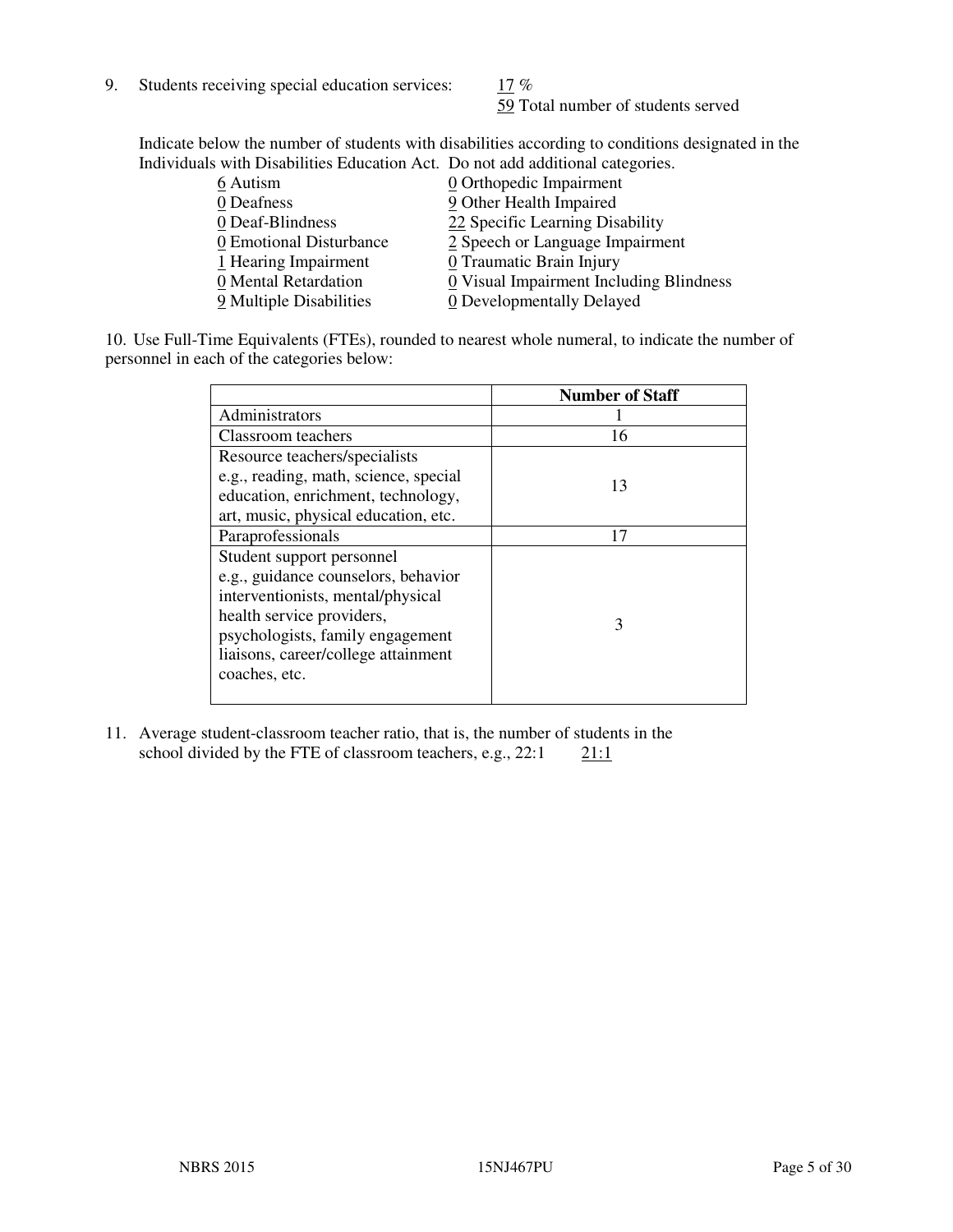12. Show daily student attendance rates. Only high schools need to supply yearly graduation rates.

| <b>Required Information</b> | 2013-2014 | 2012-2013 | 2011-2012 | 2010-2011 | 2009-2010 |
|-----------------------------|-----------|-----------|-----------|-----------|-----------|
| Daily student attendance    | 96%       | $96\%$    | 97%       | 96%       | 97%       |
| High school graduation rate | 9%        | $0\%$     | $0\%$     | 0%        | $0\%$     |

#### 13. **For schools ending in grade 12 (high schools)**

Show percentages to indicate the post-secondary status of students who graduated in Spring 2014

| <b>Post-Secondary Status</b>                  |       |
|-----------------------------------------------|-------|
| Graduating class size                         |       |
| Enrolled in a 4-year college or university    | በ‰    |
| Enrolled in a community college               | $0\%$ |
| Enrolled in career/technical training program | $0\%$ |
| Found employment                              | $0\%$ |
| Joined the military or other public service   | $0\%$ |
| Other                                         |       |

14. Indicate whether your school has previously received a National Blue Ribbon Schools award. Yes No X

If yes, select the year in which your school received the award.

15. Please summarize your school mission in 25 words or less: The mission of Elizabeth Haddon School is to develop the unique potential of each individual, preparing our students to meet the Common Core Curriculum Standards. We strive to create a challenging and diverse learning climate that promotes the development of the whole student, and prepares students with the knowledge, skills, and integrity to meet life's challenges and enrich their community.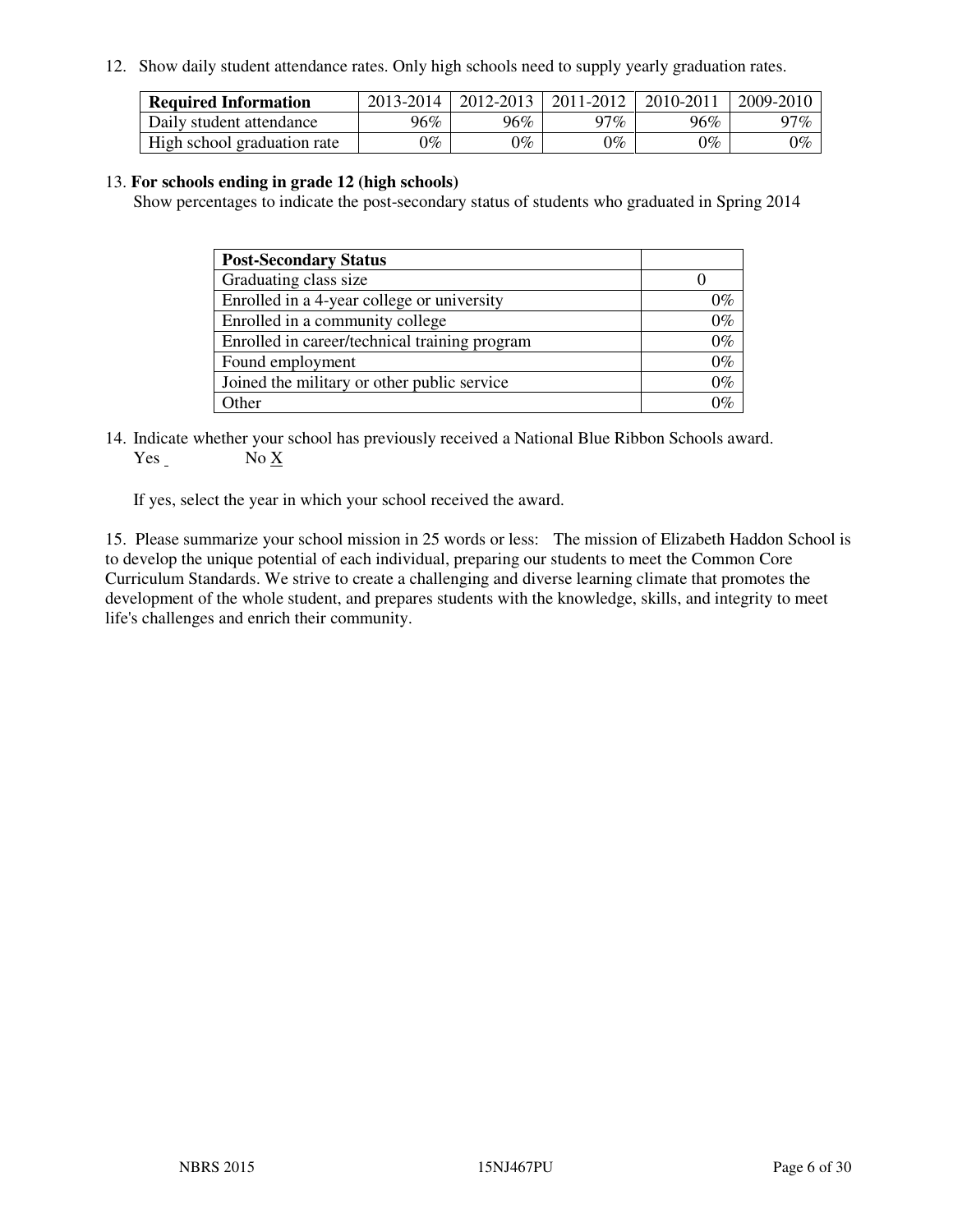# **PART III – SUMMARY**

Driving down the tree-lined streets of Haddonfield, New Jersey, a residential community of about 12,000 people, you can't miss the four large pillars that welcome you to Elizabeth Haddon Elementary School, home of The Dragons. Named after the founder of Haddonfield, our school is one of three neighborhood elementary schools in Haddonfield and is currently in its 101st year of enriching the lives of children. Elizabeth Haddon's 340 students, ranging from preschool through fifth grade, are able to walk to school because the town encompasses just 2.6 square miles.

Our caring and child-centered faculty is committed to creating a school community that meets the educational needs of all students and supports the acquisition of those skills that will enable our students to become life-long learners and caring community members. Classroom teachers lead instruction in the areas of English language arts, mathematics, social studies, science, and technology.

Our language arts program incorporates the most important principles of balanced literacy by engaging children in reading quality literature, writing, speaking, listening and observing as the teacher guides and encourages independent readers and writers. Teachers implement a common core aligned math curriculum, which emphasizes problem solving and hands-on strategies to learn mathematics. We have a comprehensive social studies/geography program, and an inquiry-based science program, which promotes active participation and a natural curiosity about the world. A school garden program and outdoor classroom space with picnic tables and stadium seating support learning about ecological concepts and healthy eating choices. The New Jersey Department of Agriculture recognized and featured the garden and school salad bar during Jersey Fresh Farm to School Week.

Additional programs are designed to support instruction. These incorporate a literacy specialist to serve the needs of children in the primary grades, a full-time language arts specialist to collaborate with teachers and provide instructional support and enrichment to students, and an Instructional Support Program in reading and math. Digital learning is facilitated by teacher leaders who utilize Smart Boards, technology maps, learning benchmarks, a computer lab, laptops, Apple TVs, and 90 student iPads. A school guidance counselor is available to work with students, teachers, and parents. Students attend classes in physical education, library science, art, choral music, technology, Spanish, health, and keyboarding.

At "Lizzy Haddon" our children are provided extensive opportunities to serve their school and community. Extra-curricular activities include peer mediation, student council, spirit week, field day, talent show, and safety patrol. Enrichment opportunities are available such as Noontime Enrichment, Battle of the Books, Science Olympiad, Chess Club, Art Goes to School, and Reflections Program. Students have an opportunity to publish original pieces of writing through the school's "Bookworm" publishing center. Serving others is at the heart of what we do; last year we raised over \$12,000 for the American Heart Association's Jump Rope and Hoops for Heart program.

Pillars of good character are developed, modeled, and taught through the Responsive Classroom Approach, which teaches students problem solving skills, cooperation, empathy, and responsibility. Each month classrooms study a "Character Trait of the Month," integrating this trait within various areas of the curriculum. At our monthly School Community Meetings classes share their learning and students are celebrated for displaying the attributes of the Word of the Month. This year, we introduced Universal School Rules to support an orderly and positive school climate using common, kid-friendly language.

Our school is fortunate to have an active and collaborative Parent/Teacher Association (PTA) that provides extensive support for programs and special activities. Parental involvement is extremely high. Parents arrange for assembly programs to extend the curriculum with topics ranging from anti-bullying, nutrition, and cultural diversity. Parents organize and lead many of the enrichment programs, chaperone school trips and parties, volunteer in classrooms, and raise funds to support student activities through a Fall Fair, Spaghetti Bingo, and 5K Fun Run. A Principal's Advisory Committee (PAC) composed of teachers, parents, and the principal promotes shared leadership, meeting monthly to discuss school related issues and make recommendations to improve our school. A new playground was recently built through a community build,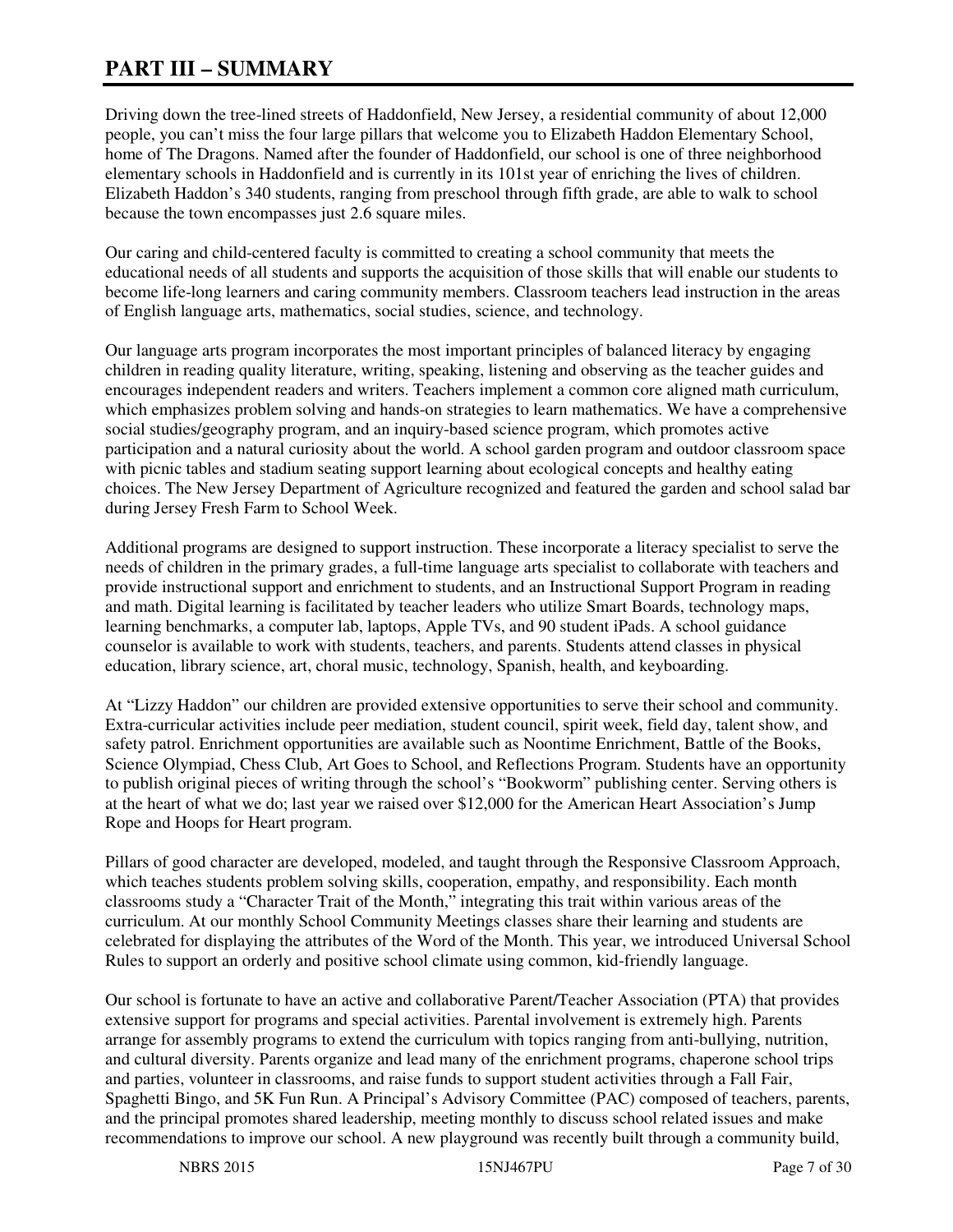which included parents, alumni, faculty, and community members coming together on a Saturday to construct a new playground for our primary students.

The school staff works collaboratively to promote learning and ensure that every child succeeds in ways that reflect his or her own aptitudes and interests. Our staff continuously engages in professional development through graduate work, grade level meetings, district professional development, and outside seminars. Each summer teachers work together to evaluate and revise curriculum.

Our school song that we sing each month, written by a beloved music teacher who spent 40 years at our school, says it best, "Where do kids like to go-Lizzy Haddon School- Where do kids like to grow-Lizzy Haddon School. Reading, writing, working are what we like to do. When you come to our school, you learn something new. Teachers are the best. We always stand up tall. Lizzy Haddon- you're the greatest of them all!"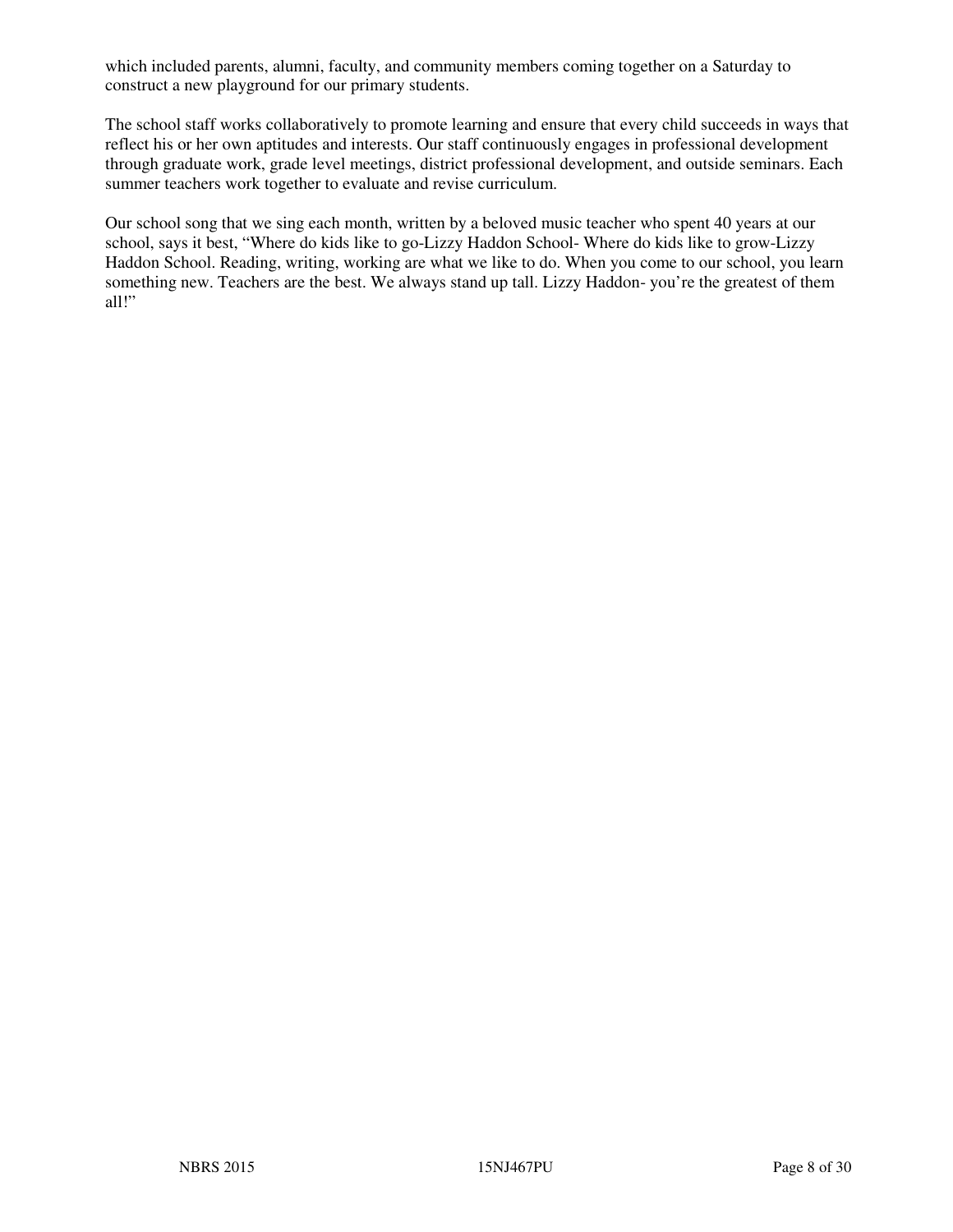## **1. Core Curriculum:**

The Common Core State Standards are the foundation of our curriculum in Haddonfield. At Elizabeth Haddon School, our faculty and staff are dedicated to high standards of learning for all students in order to best prepare them to reach their future goals. As Franklin Delano Roosevelt once said, "We cannot always build the future for our youth, but we can build our youth for the future." Our core curriculum is designed to do just that.

Our English language arts curriculum reflects an integrated model of literacy to employ Common Corealigned best practices while instilling a love of reading and writing in our students. Students engage in reader's workshop mini-lessons, guided reading, literature circles, interactive read-alouds, shared reading experiences, and independent reading. Teachers utilize quality literature from our book room and the Journeys Common Core program to scaffold close reading routines so that students develop the skills needed to read a broad range of increasingly complex literary and informational text. Focused instruction begins with the foundational skills of print acquisition and the alphabetic principle in primary grades, and as word study builds, so does the focus on students' vocabulary knowledge. Individual student needs are met through differentiated instruction, such as leveled guided reading and word study groups, where each student's instructional level guides text selection and lesson objectives. Literacy interventions, such as multisensory phonics instruction and Fountas and Pinnell's Leveled Literacy Intervention are utilized to improve the skills of students performing below grade level.

Our teachers employ a sequenced Common Core- aligned writing workshop program: Units of Study in Opinion, Information and Narrative Writing, by Lucy Calkins and the Teachers College Reading and Writing Project of Columbia University. Students develop numerous opinion/argument, informative/explanatory, and narrative pieces of writing throughout the year for a variety of purposes and audiences. They learn the importance of utilizing mentor texts, gathering and organizing information and thoughts, and developing form and content as they present their knowledge and ideas in diverse formats, including speeches, letters, lab reports, and digital media. As students improve their stamina during sustained periods of writing, teachers confer with individuals in order to provide feedback and to lift the level of student writing. Small guided writing groups gather when teachers need to further reinforce targeted concepts or skills. Mini-lessons, differentiated instruction, conferring and self-reflection are integral components of our language arts curriculum.

During 2013, our mathematics curriculum was collaboratively revised by district teachers and administrators to fully align with the Common Core standards, supplement the research-based Everyday Math program with outside resources, and integrate real-life problems and situations in order to develop our students' number sense and critical-thinking skills. Our curriculum is spiraling, with repeated exposure to mathematical concepts and integrated benchmarks which are used to inform instruction and identify student need for support. Daily lessons incorporate and encourage the use of multiple methods and problem-solving strategies and have frequent opportunities to practice basic computational skills to develop fluency. Teachers utilize both formative and summative assessments and differentiate instruction to meet all learners' needs as we move our students from the concrete to the abstract.

Our science curriculum was collaboratively revised by teachers and administrators in 2009 to reflect the New Jersey Core Curriculum Science standards. Our curriculum is an inquiry-based program that offers hands-on discovery activities at all grade levels. Through observation, trial-and-error, and experimentation, students draw conclusions about the world around them and develop an understanding of scientific principles. They record and analyze information and write about their discoveries and conclusions. They read for information and use critical-thinking skills to answer open-ended questions. Our community garden serves as an outside laboratory as teachers incorporate use of the garden into their lesson plans. We also enrich our science curriculum by offering an after-school Science Olympiad program to 4th and 5th-graders where they have the opportunity to participate in additional hands-on, discovery activities, as well as research science topics of particular personal interest.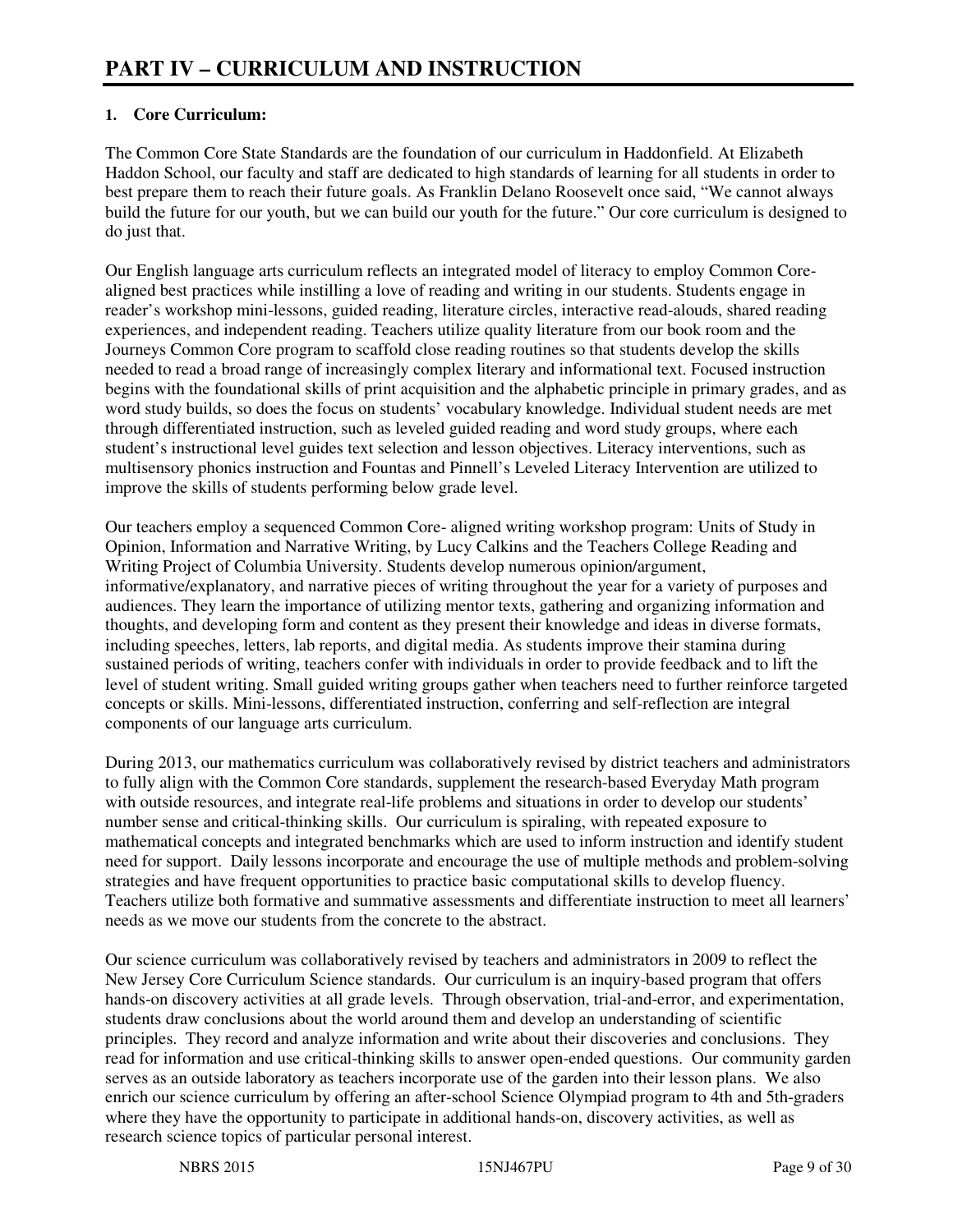Our social studies curriculum is fully aligned with the New Jersey Core Curriculum Standards. Students at all grade levels master developmentally-appropriate concepts within the spiraling themes of civics, history, geography, and economics. Teachers utilize varied resources, including informational texts, online resources, and field trips to enrich student understanding of the world in which they live. In addition to reading for information and to build chronological and spatial understanding of our nation and the world, students participate in hands-on activities, role-play, research topics of choice and/or interest, and create multi-media presentations to demonstrate their learning. In addition to traditional paper-and-pencil assessments, teachers incorporate Project-Based Learning opportunities and create rubrics that require students to use critical-thinking skills and synthesize their learning from across the four themes. We supplement the geography portion of our curriculum by offering the National Geographic Geography Bee for 4th and 5th-graders.

Using the Common Core State Standards as our base, the faculty and staff of Elizabeth Haddon have built a developmentally-appropriate curriculum that utilizes hands-on activities, project-based learning, and varied assessments to challenge our students to explore the world around them and become life-long learners.

Our Preschool class is an inclusive, differentiated, multi-aged program staffed with a special education certified teacher, educational assistants, and therapists who provide integrated OT, PT and speech services. Students develop and form relationships with their peers regardless of their abilities and develop respect and understanding of their differences as they begin their school experience together.

We implement purposeful play facilitated by highly intentional teaching, incorporating technology and the arts. Our developmentally appropriate curriculum links what children learn in preschool with what they will learn in elementary school. We focus on developing the whole child.

Our reading program is a language rich program with literacy focusing on vocabulary, phonological awareness, letters, words, print, comprehension, and books. Children focus on math skills through numbers, patterns, geometry and spatial awareness, measurement, data collection, organization and representation. They learn science through properties of objects, living things, the earth and environment. In social studies, our students discover how people live, work and get along with others.

The preschool curriculum supports the philosophy that when the content is taught with children's developmental stages in mind, children are more likely to be successful learners who feel excited about and challenged by what they are learning as they move forward into kindergarten and beyond.

## **2. Other Curriculum Areas:**

As part of our goal to develop the whole child as a critical thinker and life-long learner, students in grades K-5 are awarded daily opportunities to participate in various special areas including technology, art, Spanish, health, physical education, choral music, library, and guidance, with each class rotating on a 6-day cycle. Each class is led by a specialist who takes pride in the valuable role they play.

All specialists integrate technology, implementing our district-developed technology benchmark standards for grades 1-5. All classes, including our kindergarten classes, visit our computer lab once per cycle, utilizing technology to create, communicate, and collaborate. Students often explore content through project-based learning experiences.

Students in K-5 have art once every cycle. Students explore various processes and media and participate in viewing and discussing art, making connections and comparisons in the context of the time period in which it was made. At our annual Open House, student artwork is displayed throughout our school. Students often create artwork that relates to units of study they are learning in their classrooms, with many projects inspired by children's literature. Our art room is equipped with a kiln, enabling students to create work in a full range of media. Students build on knowledge and skills year after year. Through our Art Goes to School program students learn to evaluate artist's work. All lessons follow the NJ Visual Arts standards.

NBRS 2015 15NJ467PU Page 10 of 30 The world language study of Spanish evolves from grades 1-5. Children are immersed in Spanish language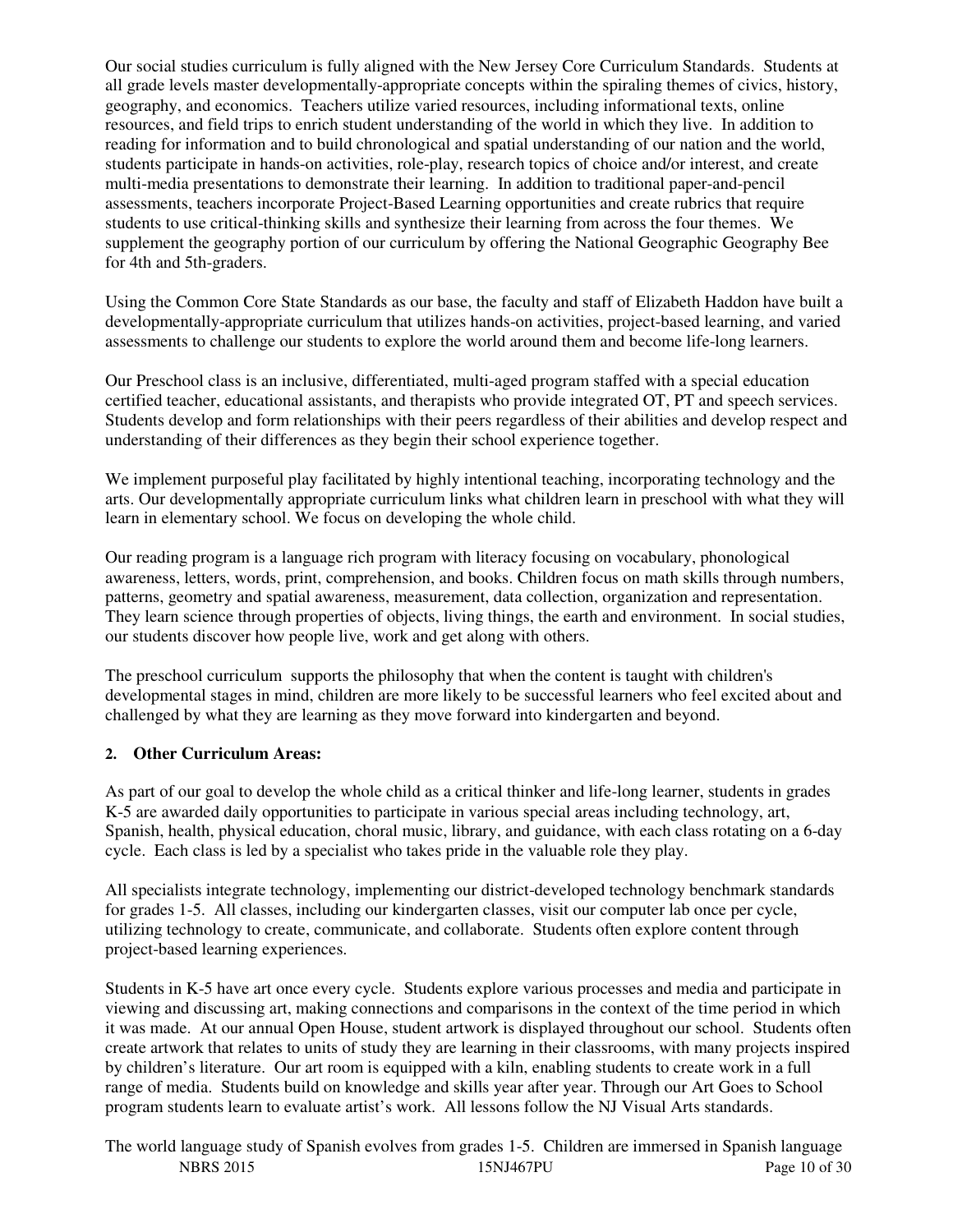and culture with two certified Spanish teachers, one of whom is a native speaker. Students have Spanish twice per cycle, experiencing a developmentally appropriate communicative approach within the second language acquisition environment. Our vision is progressive and follows the NJ CCCS emphasizing communication, culture, 21st century skills, and technology as major parts of teaching and language acquisition. We encourage learners to acquire and produce meaningful communication to be used in real life situations within our global society. Elementary students have placed in the state's speaking competition for 7 consecutive years. In 2009 and 2013, Elizabeth Haddon students won 1st and 2nd place respectively in the Foreign Language Educators of New Jersey (FLENJ) competition. Our Spanish teachers were selected as 2013 "NJ All-Star Teachers" for best teaching practices. They have shared their practices and resources at county and statewide professional development conferences including NJEA, FLENJ and HSD.

Our health curriculum follows the NJ CCCS, occurring once every cycle. Our physical education teacher teaches grades 1-3, and our certified school nurse (RN) teaches grades 4-5 once every cycle and kindergarten for 8 weeks. Our mission is to help students become health literate, self-directed learners who can obtain, interpret and understand basic health information and services and develop competencies to use such knowledge to enhance physical, social and emotional health. Students receive developmentally appropriate instruction in nutrition, dental health, heredity, drug/alcohol abuse, and bus-safety education. Most notably, our school recently won the American Academy of Dermatology's "Good Skin Knowledge" video contest, winning an \$8,000 grant for a sun-shade structure on our campus.

Students in grades K-5 have physical education twice every cycle. PE promotes coordination, balance, and strength, allowing participation in individual and team activities. Students learn a variety of sports-related skills that are regularly integrated with community service opportunities, including Hoops for Heart and Jump Rope for Heart. Special events include the third grade Bike Rodeo, thematic holiday-related activities, and Field Day; a strong tradition of sportsmanship, community building, and outdoor fun that has been in existence for over forty-five years.

Vocal music occurs once every cycle. In grades 1-5, students identify rhythm, rhythmic patterns and phrases, learn various movement activities to enhance their musical experience, and become familiar with their singing voices. Students perform at various school and community events. As the curriculum progresses, students learn to play the recorder and to read music. Grades 3-5 can participate in orchestra and fourth and fifth graders may also participate in band. 4th and 5th graders get to participate in chorus as a grade level. In conjunction with performing multiple times per school year, instrumentalists participate in Band Buddies, a partnership with our middle and high school instrumentalists, playing at high school football games and local Memorial Day parades.

A comprehensive guidance program led by a certified Guidance Counselor serves all students. Our program includes peer mediation, friendship groups, social stories, and "Changing Families" groups. Our counselor teaches classroom lessons on problem solving, anti-bullying and cyber-bullying. Our counselor organizes and facilitates a yearly Week-of-Respect centered on themes of respecting self, others, and community.

Students in grades K-5 visit our library once every cycle. Students participate in a technology-integrated mini-lesson which supports literacy instruction in the classroom. Students in grades 3-5 also receive targeted instruction in digital citizenship. Students have the opportunity to check out books and broaden their reading interests.

Elizabeth Haddon students are regularly immersed in meaningful, cultural experiences that provide a solid foundation for them to build upon in the future, enhancing their character, strengthening their intellect, and expanding their knowledge of the world around them.

#### **3. Instructional Methods and Interventions:**

A Professor of Neuroanatomy, Marion Diamonds, once stated, "No two children are alike. An enriched environment for one is not necessarily enriched for another." This philosophy of differentiated instruction is one that the Elizabeth Haddon Elementary School fully embraces. We believe that instruction must be individualized to truly meet the needs of each unique, individual student in our classrooms. We use a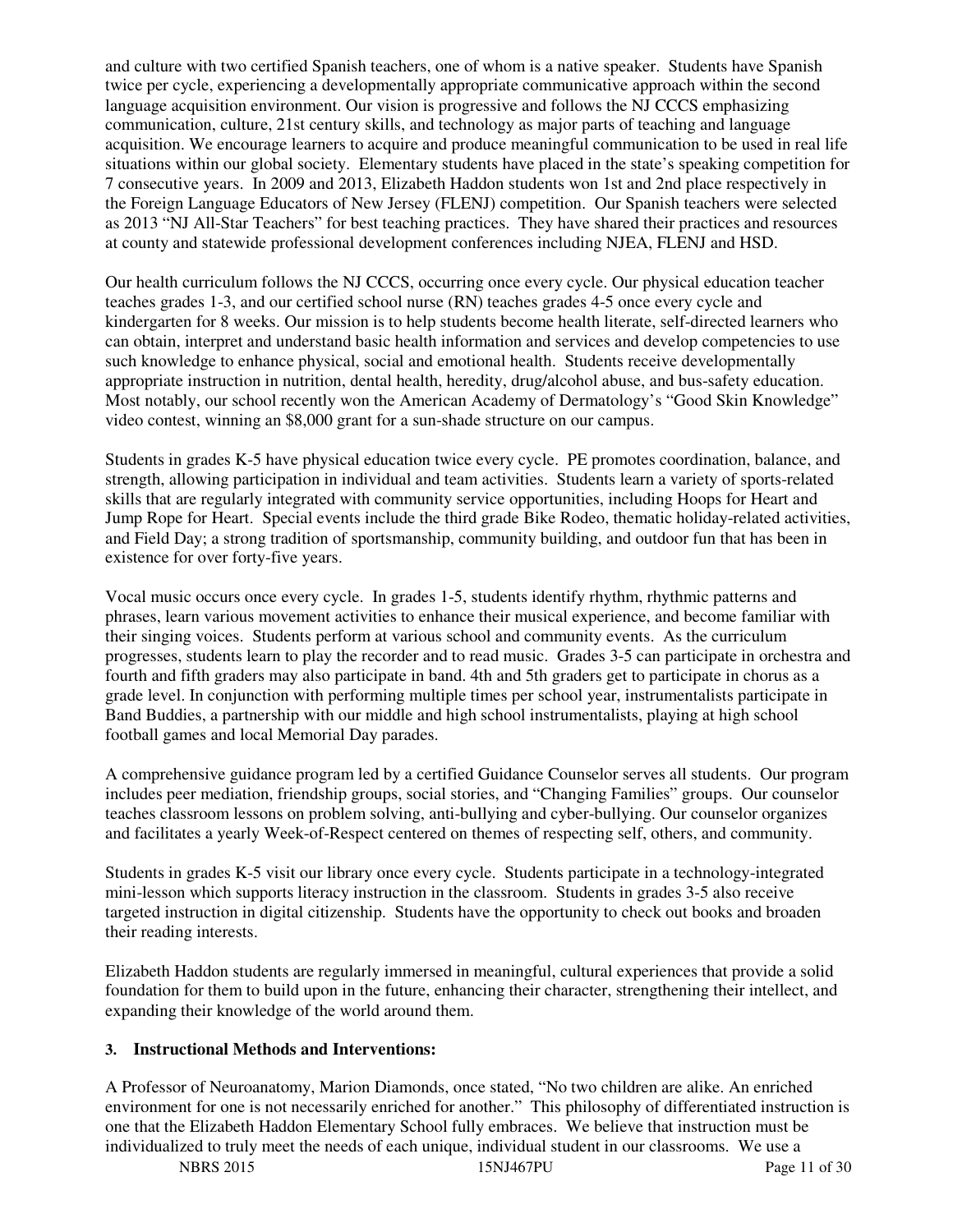variety of practices to ensure we provide high-quality instruction to maximize learning for each and every student.

Elizabeth Haddon teachers strive to develop a love of learning within our students. We provide a variety of multi-sensory approaches to enable the diverse learners in our school to feel supported, safe, and successful. We understand that differentiated instruction addresses the variety of ways students learn and embraces the different backgrounds of our students. With a variety of past experiences, prior knowledge, and school readiness, we must drive instruction accordingly. Our common goal is to challenge all students while still providing necessary supports along the way.

Our faculty balances best teaching practices and data-driven instruction to optimize the learning among our students. We use a variety of student-centered approaches and engage in daily formative assessments to help drive instruction. The collaboration of these important teaching practices helps mold our classrooms at Lizzy Haddon.

A variety of strategies are used to address the needs of our struggling students. Flexible small group instruction is provided to students in the classroom across all academic areas. Our faculty provides necessary accommodations to ensure all students succeed in the classroom. The Instructional Support Program, a small-group before-and-after-school tutorial program, provides remedial instruction to struggling students in order to re-teach concepts and close the gap among students.

Teachers also engage in Response-to-Intervention (RTI). This practice provides high-quality instruction and interventions directly related to individual student needs. Based on academic school-wide screening, students who are not meeting grade level benchmarks receive tiered instruction. This includes extra support by the classroom teachers, specialists, and school support staff. The school's Intervention and Referral Services (I&RS) committee consists of a balanced team of faculty and meets every month to discuss action plans.

Necessary supports are provided for students with exceptional abilities by offering a Gifted and Talented program for students in grades K-5. Individualized gifted plans are created for students in collaboration with parents. Accepted students also receive individual opportunities for enrichment provided within the regular classroom and meet once per week after school.

Lizzy Haddon teachers strive to ensure students with disabilities are best supported in meeting grade-level expectations. Our in-class support model allows students with disabilities to learn among their peers through a co-teaching model, and provides an optimal learning experience for all students. For students who need more extensive support, instruction is provided in the resource room. Our resource room staff is trained to utilize a variety of methods, and employs different academic curriculums to meet the greater needs of students. Students in the resource room receive a variety of services in a small group format to provide the more individualized attention needed to help our students maximize success.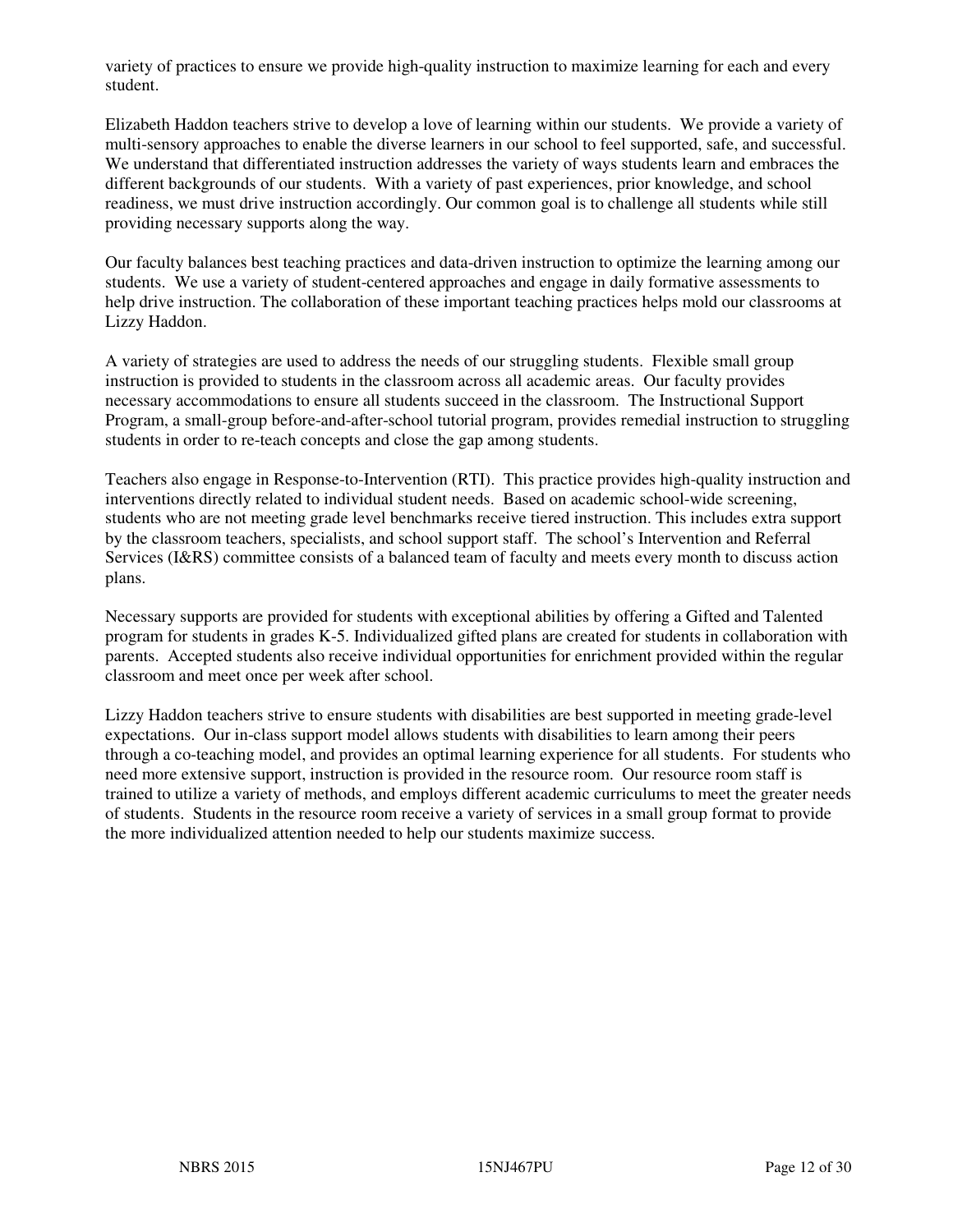#### **1. Assessment Results Narrative Summary:**

The performance levels for the NJASK 3, 4, and 5 in both Language Arts Literacy and Mathematics fall into three categories: Partially Proficient (under the scale score of 200), Proficient (200 to 249), and Advanced Proficient (250-300). For the 2012-13 and 2013-14 school years we were named a "Reward School" by the New Jersey Department of Education for our achievement on NJASK. Reward Schools are described by the NJDOE as "Schools that are the highest-performing in the state, in terms of schoolwide proficiency, subgroup proficiency, and graduation rates."

In a five year range of scores our percentage of students who were proficient or advanced far exceeded the state average. For the years 2009-2014 we exceeded the percentage of students who were proficient or advanced proficient as compared to the average in our demographic group 17 out of 30 times; this includes 10 out of 15 times in mathematics.

Furthermore, in 2014 on NJASK third grade language arts, 90% of our total student population scored Proficient or Advanced Proficient. At the state level 65% of students scored in this category, and in our demographic group, 89% of students did so. In this same year on the math NJASK third grade test, 100% of our total student population scored Proficient or Advanced Proficient. At the state level, 76% of students scored in this category and in our demographic group, 94% of students did so. Over the past 5 years we have had all students, including special education students, achieve 100% proficient or advanced proficient in mathematics three times.

We have also displayed strong results in language arts; this past year 93% of our exiting 5th graders scored proficient or advanced proficient exceeding the average of our demographic group (89%). Our 3rd grade language arts score of 90% proficient or advanced proficient also exceeded averages (89%).

While in certain years our percentage of special education students displayed a gap of 10% or greater between this subgroup's performance and that of all students we have met our state performance targets for this subgroup each year. In addition, we have targeted our instruction to address the needs of students not scoring proficient, especially in the area of language arts, where the largest gap exists. A detailed "Watch List" is created each year with various assessment data, which includes detailed results on school based assessments, as well as performance on standardized testing. Students on the watch list then receive targeted support and instruction through our Response-to-Intervention (RTI) model, which includes small group instruction from our early intervention and language arts specialists, as well as instruction through our after school Instructional Support Program.

The Elizabeth Haddon community is proud of our students' achievement, and we will continue to effectively use assessments to inform our instruction.

#### **2. Assessment for Instruction and Learning and Sharing Assessment Results:**

In addition to the state standardized testing data, which is discussed and analyzed at faculty meetings to identify trends, a broad range of assessment data is collected each year and utilized by faculty and administration to drive instructional decisions. Teachers review Student Assessment Portfolios containing common assessments from previous years, including DIBELS, Words Their Way Spelling Inventories, beginning and end-of-year District Writing Assessments, end-of-year standards-based math assessments, and Fountas and Pinnell Benchmark Assessments, and organize the results into spreadsheets for ease in guiding instruction and identifying student needs for enrichment and intervention.

After analyzing assessment data, teachers work collaboratively with grade level partners and administrators to develop Student Growth Objectives as specific goals for student improvement. Results from ongoing curriculum-based or teacher-created formative assessments such as Everyday Math tests, Journeys tests, and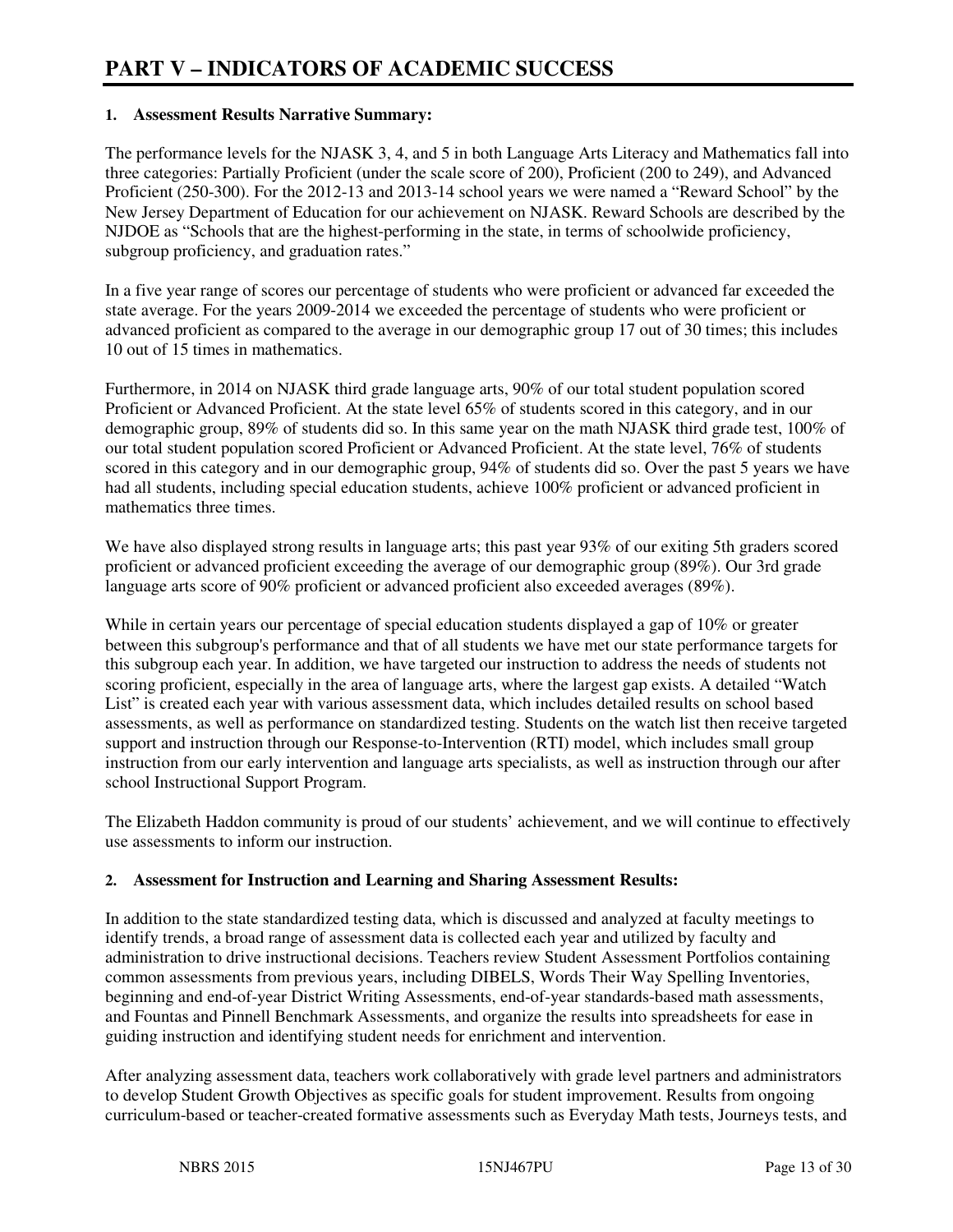rubric-scored, on-demand writing prompts are then used by teachers throughout the year to reflect on the efficacy of their instruction and students' progress toward instructional objectives.

A school "Watch List" identifies students at risk based on both standardized test and district assessment results. Those students falling below proficiency are closely monitored by our early intervention or language arts specialists with additional assessments to guide interventions. When students are referred to our Intervention and Referral Services (I&RS) team, results from assessment and progress-monitoring tools such as BAS, ORF, and DIBELS are analyzed when determining a personalized student action plan to be shared with parents and implemented in the classroom.

Both standardized test and district assessment results are also used to identify and invite students to participate in the SAGES (k-2) or SCAT (3-5) assessments, which determine eligibility for our Gifted  $\&$ Talented program. Results from these assessments, combined with teacher and parent input, inform the development of personalized gifted plans that offer identified students the opportunity to extend their learning.

In Haddonfield, we believe that our educational community is best served when all stakeholders are fully informed about student achievement. Students in grades 3-5 self-reflect on their progress as they gather evidence of work to present to their parents at student-led conferences. Parents also meet with teachers in conferences, IEP meetings, and progress-review meetings. Information is shared regularly with families at PTA meetings, Back-to-School Night, and Open House, and through teacher eBoards, principal eBlasts, classroom newsletters, and the school website.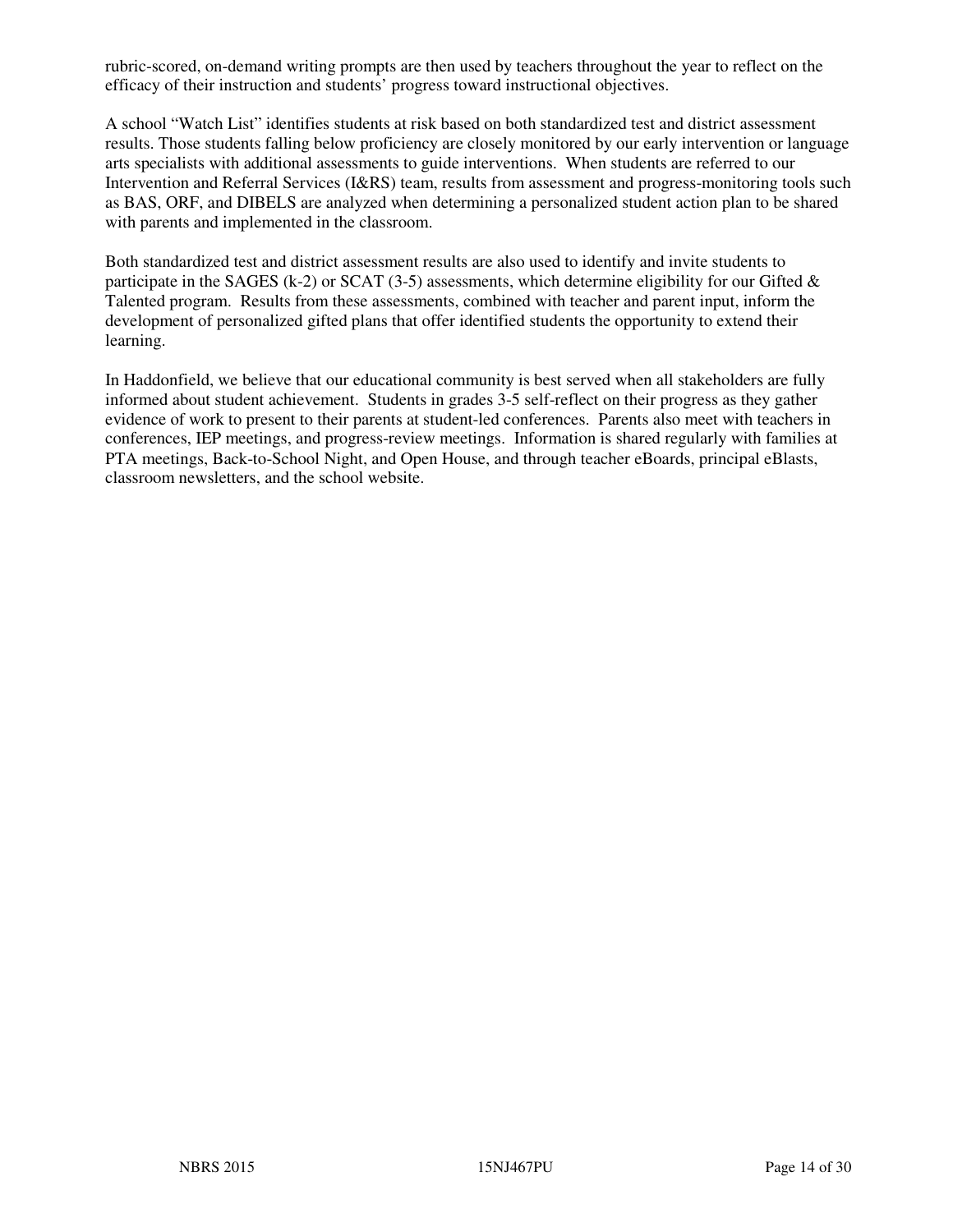# **1. School Climate/Culture**

Haddonfield was founded in 1713, making it one of the oldest towns in New Jersey. It has spent over 300 years growing into a thriving and vibrant community. That sense of community is due in no small part to its excellent schools, and Elizabeth Haddon Elementary School is a perfect example. The school culture is one that encourages caring, collaboration, respect and community. Our school day begins each day with morning announcements from our 5th graders who welcome everyone to school and share a "thought for the day."

Elizabeth Haddon students are valued as caring individuals. In 4th grade, students have an opportunity to be trained by our guidance counselor as peer-mediators. They learn conflict resolution strategies and are able to put their training into action when peers request mediation sessions to solve interpersonal conflicts during the school day. The guidance counselor also holds Friendship Groups, facilitating relationships and the development of social skills. Mentor "buddy classes" offer opportunities for older children to demonstrate caring towards younger children, as they help them with reading, writing, and cooperative activities. Our school postage system, Wee Deliver, allows students and teachers to connect with one another through hand-written letters, which are then delivered by our 3rd grade mail carriers. Our younger learners can become "Bucket Fillers" by helping others, themselves, or their community.

We engage and motivate our students by fostering a climate of collaboration, providing them with a variety of opportunities to work with one another. Our students can choose to grow as scientists by taking part in Science Olympiad, where they work in teams to complete a variety of challenges related to STEM. Battle of the Books offers a chance for young readers to build book knowledge together, as they meet throughout the year to prepare for competition. Noontime enrichment allows our students to spend time together at lunch and recess doing what they love. Classes range from a chess club, to yoga, to computer programming, to Legos, and much more!

Respect is a common theme throughout the school year. Through the adoption of Universal School Rules, teachers facilitate student choice in creating expectations that detail how students can take care of themselves, others, and their school. Our school participates in "Week of Respect" where a Lizzy Haddon Chain of Uniqueness was created and hung up in the auditorium. Every classroom uses Responsive Classroom techniques, including Morning Meeting to teach students social skills and build a strong classroom community. Classrooms celebrate "Star Student" where each week a student shares about their interests and lives. Each month brings a new "Word of the Month" related to character development, which is integrated into instruction. School wide monthly Community Meetings provide a chance to share and celebrate students' learning, achievements, strengths and differences.

Our sense of community is strong at Elizabeth Haddon, as we come together to support a variety of events throughout the year. The Elizabeth Haddon Talent Show provides a chance to celebrate our talented students (and staff). All interested students are able to join, and acts range from singing to dancing to magic shows. The annual Fall Fair, held on a Saturday in September, is complete with games, food, a dunk tank, a DJ (our principal), face painting, and "tombola" baskets where fair goers enter to win on a variety of items with the proceeds benefiting our school. Other popular family activities include a 5K Fun Run and a Friday night Spaghetti Bingo where teachers call numbers.

Teachers are able to uphold this climate because of the respect and rapport they have for each other and their profession. The school holds regular professional development for teachers. Teachers collaborate with each other to work on the curriculum and to remain current with best practices. Each new teacher is given a mentor to guide them through their first year. The school celebrates teachers' birthdays and the Sunshine Club reaches out to staff to bring cheer when needed.

Our community works hard to create an environment where everyone is nurtured not only academically, but socially and emotionally as well.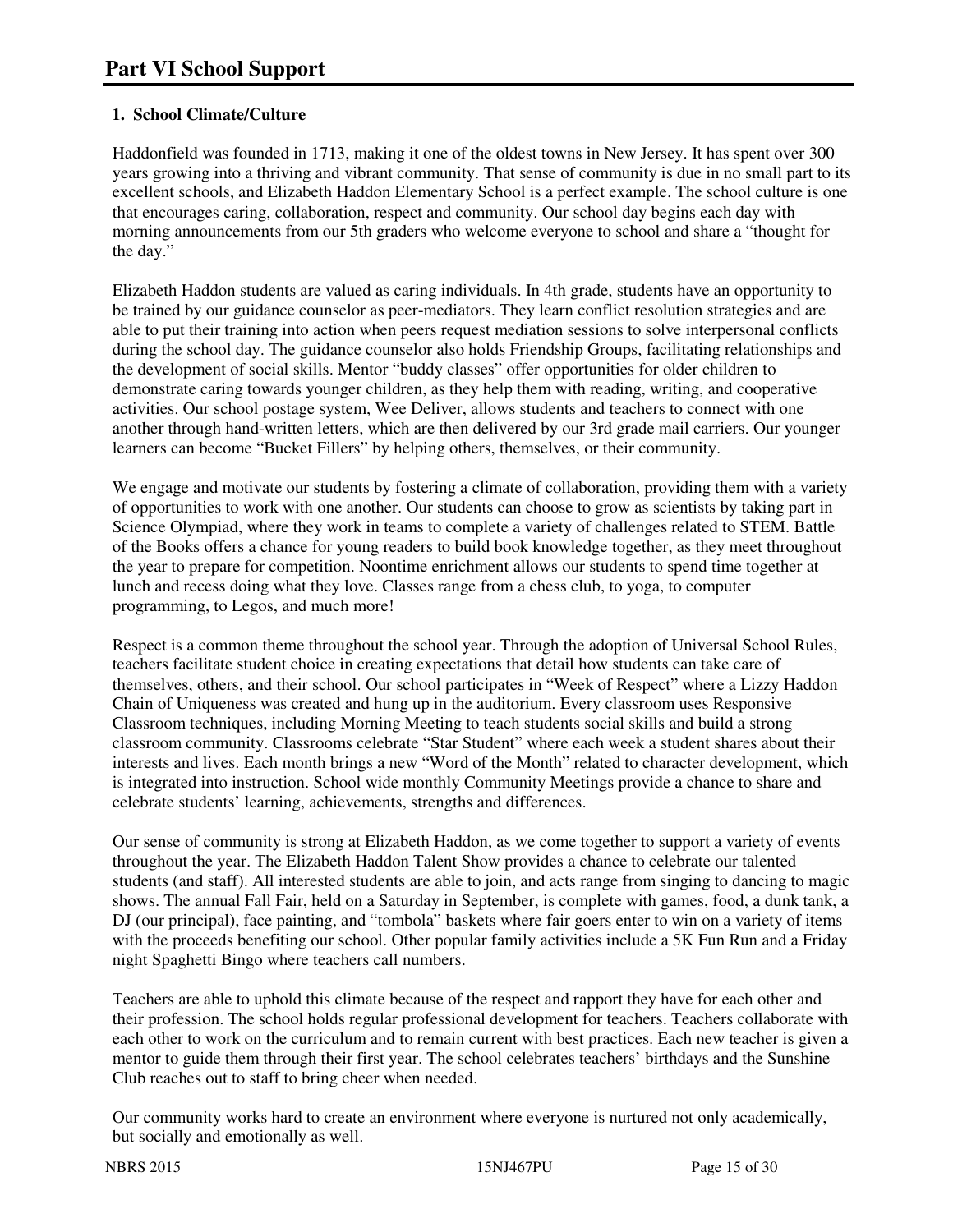#### **2. Engaging Families and Community**

For over 100 years, the school year begins each year with the Ringing of the Bell Ceremony as students, parents, grandparents, and friends gather on the blacktop. As teachers greet their new classes, they receive a flower from each student marking the start of the new year. The principal welcomes everyone and is assisted by students in saying the Pledge of Allegiance. The principal then marks the start of the school year by ringing the bell. The ceremony ends with each class excitedly entering the school with their new teacher. On the night of the first day an Ice Cream Social is held to welcome new families to our school. These are the types of activities that make our school a unique community that brings families together.

The Elizabeth Haddon PTA has made significant contributions in terms of technology to our school's classrooms. Each classroom now has Smartboards, projectors, and Apple TVs thanks to the PTA's generous contributions. The PTA has partially funded the purchase of 90 iPads. Parents, with the help of teachers and students, have helped to create a community garden that grows a wide variety of vegetables and herbs that are served to our students during community garden salad bar days. Parents helped to build an outdoor, shaded classroom to help teachers bring our learning community outside and maximize student engagement. During the winter months, when the outdoor classroom is not available and students rarely get outside, parent volunteers run various noontime enrichment programs. Sessions with topics ranging from computer programming to chess clubs and, to water rockets are quickly filled up by eager students. When our school's playground equipment had become outdated, a team of parent, student and teacher volunteers worked together to construct a new playground - from the ground up.

School events are widely attended by parents. Classroom writing celebrations often have parents in attendance. Back-to-School Night, Open House and Parent Visitation Days are attended by a vast majority of parents. Parents help to organize and run our school's Field Day celebration. Parent volunteers are also utilized to assist younger students in the computer lab.

Teachers regularly communicate with parents in various ways. Teachers utilize e-boards, e-blasts, Smores and class newsletters to keep families informed. Our principal sends weekly newsletters and Twitter to inform families of what is happening in school. In addition, a monthly newsletter to families, called the Dragon Gazette, is sent out.

Students and teachers, with the support of parents, coordinate various fund raising programs. Students and parents donated non-perishable goods in a student council created food drive to the St. Paul Food Basket. Thousands of dollars were raised for the American Heart Association by families through the Hoops/Jump Rope for Heart program. Spare change was collected by students and parents in classrooms and in the lunch room to help disadvantaged districts buy books through our Scholastic Book Fair, also run by parent volunteers. This year, thanks to the contribution of the PTA, we will be holding a Boosterthon Fun Run. This 10-day program focuses on character education and physical fitness.

The PTA helps to coordinate stimulating assemblies that connect to learning in the classroom. Kindergarteners attended an assembly this year called "Incredible Insects." All students took part in an assembly from the Franklin Institute about the human body that connects to the curriculum in health. To help with character education, the entire school will participate in an assembly called "Feel the Power, Anti-Bully."

Parents and extended families, along with students and school employees, are the foundation of our school community. All parts are singularly focused on the goal of helping the students of Elizabeth Haddon maximize their potential and foster a life-long love of learning.

#### **3. Professional Development**

The Haddonfield School District's vision of professional development is a truly participatory one. The district guarantees that required professional development will be meaningful and relevant by maintaining a teacher-led Local Professional Development Committee (LPDC) which has real responsibilities for the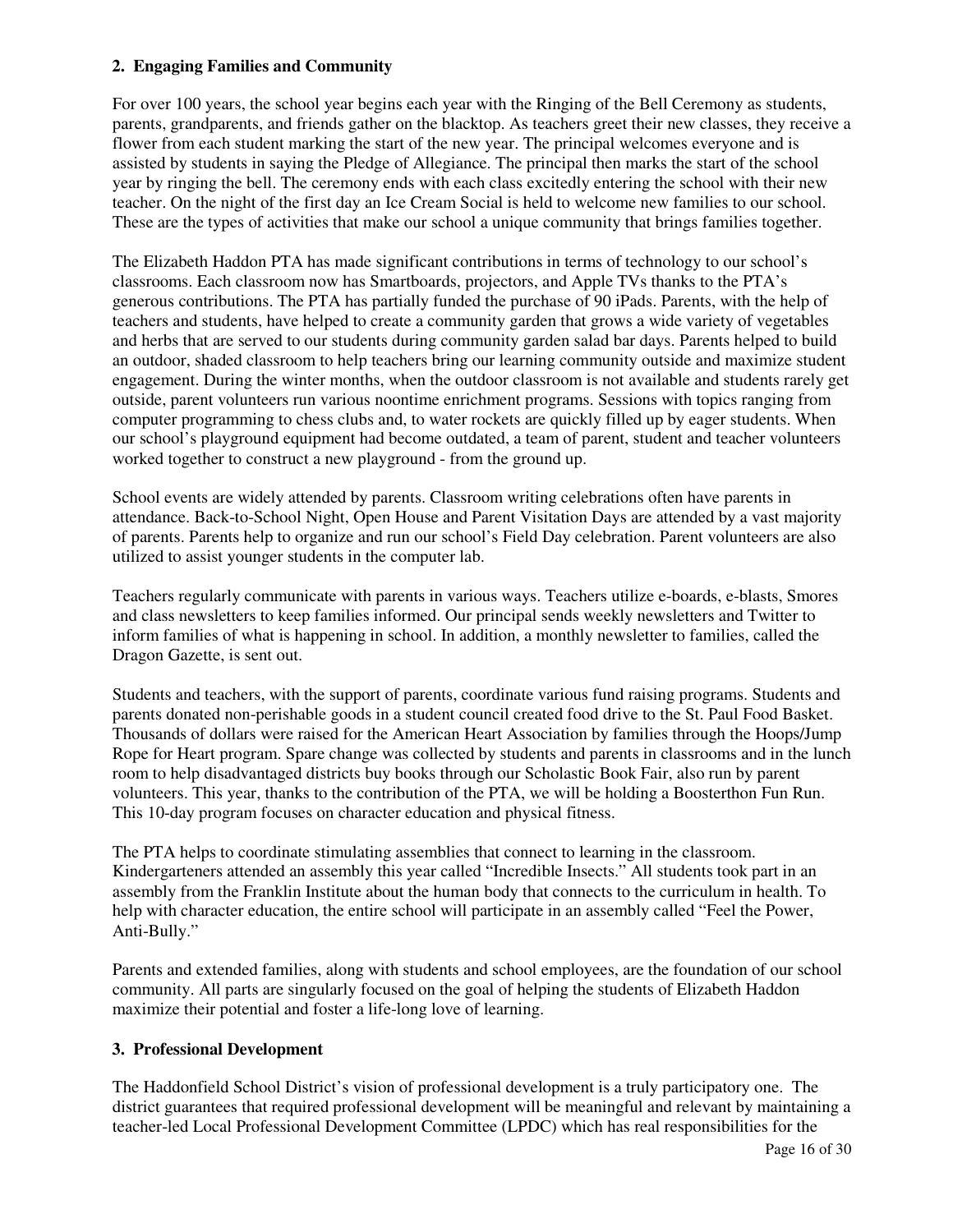creation and implementation of professional development that reflects our district goal of creating a learning climate that develops the potential of each student.

One way that our LPDC makes professional development relevant and meaningful is by surveying PD needs of faculty and staff and incorporating their suggestions into district offerings. When an annual building survey revealed that teachers were seeking support for collaboration as well as co-teaching strategies, both needs were addressed at the district level by offering pertinent PD sessions during our unique November PD week and during several half-days throughout the year.

Our School Professional Development Plan (SPDP) is developed collaboratively by the principal and School Improvement Panel (ScIP) delegate and is based on building survey results. Our plan is constructed around three themes: Professional Learning Goals, Professional Learning Activities, and Essential Resources. The PDP is reviewed by the ScIP, which is made up of teachers, the principal, and the school's LPDC representative.

On both the district and the building levels, teachers support a collegial culture by designing and leading professional development sessions that offer best practice skills and strategies for maximizing student achievement. Out of forty sessions offered during our recent three-day in-district professional development period, half were teacher-led. Teachers may also obtain "Self-Design" approval from their principals during these professional development days to spend some time working alone, or with colleagues, on special projects that impact their teaching. Three half-days during the school year provide opportunities for building-based professional development and are planned by the principal and faculty ScIP representative and often led by faculty members, including the technology facilitator. Regularly-scheduled grade-level meetings allow teachers from across the district to share best practice ideas and collaborate on curriculum work or district initiatives. Faculty members serve as turnkey facilitators to educate and support colleagues during the implementation of state or district mandates such as the teacher evaluation system and changes in curriculum resulting from district audits. Faculty mentors receive professional development to guide them in their support of newly-hired teachers, and give feedback to faculty facilitators geared towards program improvement.

Each district teacher and administrator develops a Personal Development Plan (PDP) annually that ties personal professional development to specific district objectives such as critical thinking, differentiation, digital learning and improving instructional skills, as well as to the New Jersey Professional Development Standards. This PDP synthesizes district initiatives, building initiatives, and personal initiatives, and serves as a map for the user that leads the way to accomplishing the district goal of developing the potential of each and every student.

#### **4. School Leadership**

Elizabeth Haddon Elementary School's leadership is inclusive of various stakeholders that make up our school community, including students, faculty, parents, alumni, and community members. Our principal recognizes the unique talents of each individual in our school community. Together we work to carry out our district vision of developing the unique potential of each learner and preparing our students to meet the Common Core State Standards. We strive to create a challenging and diverse learning climate that promotes the development of the whole student and prepares students with the knowledge, skills, and integrity to meet life's challenges and enrich their community.

Our principal meets regularly with teachers as they gather at faculty meetings to review assessment data, analyze student work, develop curriculum initiatives, and receive professional development on best teaching practices. Faculty meetings are often characterized by lively discussion and the sharing of ideas around student learning. Teachers are encouraged to take risks in their professional learning through the creation of personal professional development plans. In-house workshops are often provided by colleagues focused on technology integration. New teachers are supported by an experienced mentor, and meet with this mentor weekly. Each grade level has a common planning time when they reflect on their teaching, share ideas, and plan instruction. Each staff member's strengths are valued, and trusting relationships exist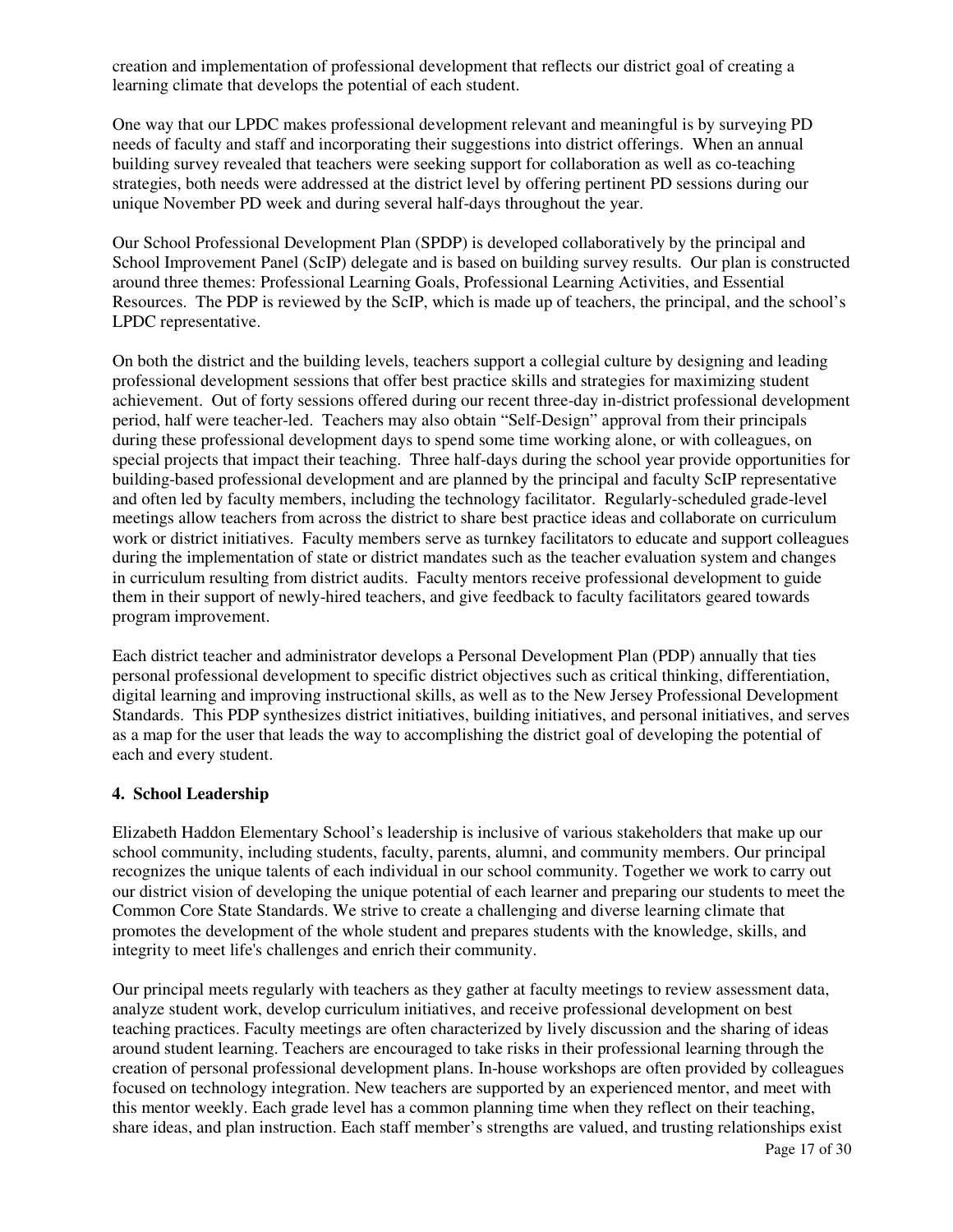among school leadership and teachers.

Teachers share leadership responsibilities through being members of curriculum audit committees, presenting professional development to colleagues, leading various extra-curricular activities, mentoring, pursuing advanced degrees, and leading various district initiatives. Most recently teachers in the primary grades collaborated to revise report cards to align with the Common Core State Standards.

Our Principal's Advisory Committee is a collaborative team made up of teachers, parents, and the principal that reflects on the strengths of the school and makes thoughtful recommendations on ways our school can be improved. Our school embodies a child-centered philosophy of leadership, reflecting on the well-being of our students when making decisions.

Student leadership is also cultivated through our 4th and 5th grade student council, which works on special projects and leads various fundraisers throughout the school. This year the student council worked with the guidance counselor to create a school anti-bullying statement, which is displayed throughout the school. Furthermore, younger and older students often team up as "buddy classes" providing our older students the opportunity to mentor younger learners.

Our principal works closely with the central office administrators, which include the superintendent, assistant superintendent for teaching and learning, and the supervisor of curriculum. Twice a month the district's administrative team meets to develop various initiatives and receive professional development on aspects of effective and inclusive leadership.

Our principal positively impacts student learning by being an active and visible member of the school community. Each month the principal leads a School Community Meeting where students share various projects and celebrate their work. The principal holds "No Office Days" spending his day co-teaching and actively supporting student learning. To support the implementation of the Lucy Calkins Writing Units of Study the principal spent time co-teaching in a first grade classroom. This visible style of leadership motivates students and faculty to maximize their potential. Our principal believes that he is the "lead learner" of the school continuing to reflect on his leadership to best serve the Elizabeth Haddon community.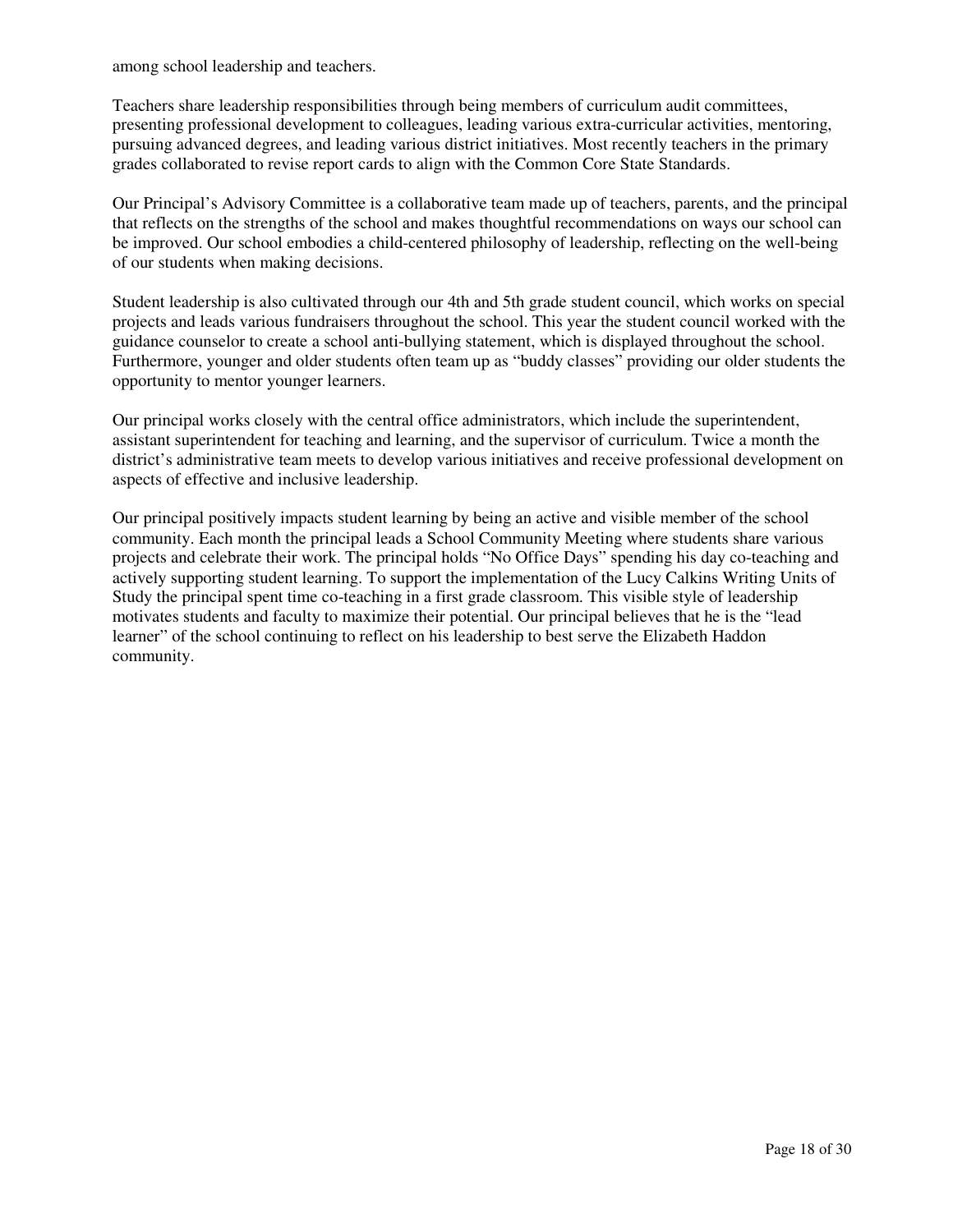# **PART VIII - ASSESSMENT RESULTS**

| <b>Subject: Math</b>                | <b>Test: NJASK</b>                   |
|-------------------------------------|--------------------------------------|
| <b>All Students Tested/Grade: 3</b> | <b>Edition/Publication Year: N/A</b> |
| <b>Publisher:</b>                   |                                      |

| School Year                      | 2013-2014      | 2012-2013    | $2011 - 2012$  | 2010-2011       | 2009-2010       |
|----------------------------------|----------------|--------------|----------------|-----------------|-----------------|
| Testing month                    | May            | May          | May            | May             | May             |
| <b>SCHOOL SCORES*</b>            |                |              |                |                 |                 |
| Proficient and above             | 100            | 92           | 96             | 89              | 90              |
| <b>Advanced Proficient</b>       | 76             | 80           | 62             | $\overline{54}$ | $\overline{58}$ |
| Number of students tested        | 50             | 49           | 69             | 61              | 60              |
| Percent of total students tested | 100            | 100          | 100            | 100             | 100             |
| Number of students tested with   |                |              |                |                 |                 |
| alternative assessment           |                |              |                |                 |                 |
| % of students tested with        | $\overline{0}$ | $\mathbf{0}$ | $\overline{0}$ | $\theta$        | $\overline{0}$  |
| alternative assessment           |                |              |                |                 |                 |
| <b>SUBGROUP SCORES</b>           |                |              |                |                 |                 |
| 1. Free and Reduced-Price        |                |              |                |                 |                 |
| Meals/Socio-Economic/            |                |              |                |                 |                 |
| <b>Disadvantaged Students</b>    |                |              |                |                 |                 |
| Proficient and above             |                |              |                |                 |                 |
| <b>Advanced Proficient</b>       |                |              |                |                 |                 |
| Number of students tested        |                |              |                |                 |                 |
| 2. Students receiving Special    |                |              |                |                 |                 |
| <b>Education</b>                 |                |              |                |                 |                 |
| Proficient and above             | 100            | 78           | 71             | 70              | 85              |
| <b>Advanced Proficient</b>       | 36             | 67           | 14             | 40              | 39              |
| Number of students tested        | 11             | 9            | $\overline{7}$ | 10              | 13              |
| 3. English Language Learner      |                |              |                |                 |                 |
| <b>Students</b>                  |                |              |                |                 |                 |
| Proficient and above             |                |              |                |                 |                 |
| <b>Advanced Proficient</b>       |                |              |                |                 |                 |
| Number of students tested        |                |              |                |                 |                 |
| 4. Hispanic or Latino            |                |              |                |                 |                 |
| <b>Students</b>                  |                |              |                |                 |                 |
| Proficient and above             |                |              |                |                 |                 |
| <b>Advanced Proficient</b>       |                |              |                |                 |                 |
| Number of students tested        |                |              |                |                 |                 |
| 5. African-American              |                |              |                |                 |                 |
| <b>Students</b>                  |                |              |                |                 |                 |
| Proficient and above             |                |              |                |                 |                 |
| <b>Advanced Proficient</b>       |                |              |                |                 |                 |
| Number of students tested        |                |              |                |                 |                 |
| <b>6. Asian Students</b>         |                |              |                |                 |                 |
| Proficient and above             |                |              |                |                 |                 |
| <b>Advanced Proficient</b>       |                |              |                |                 |                 |
| Number of students tested        |                |              |                |                 |                 |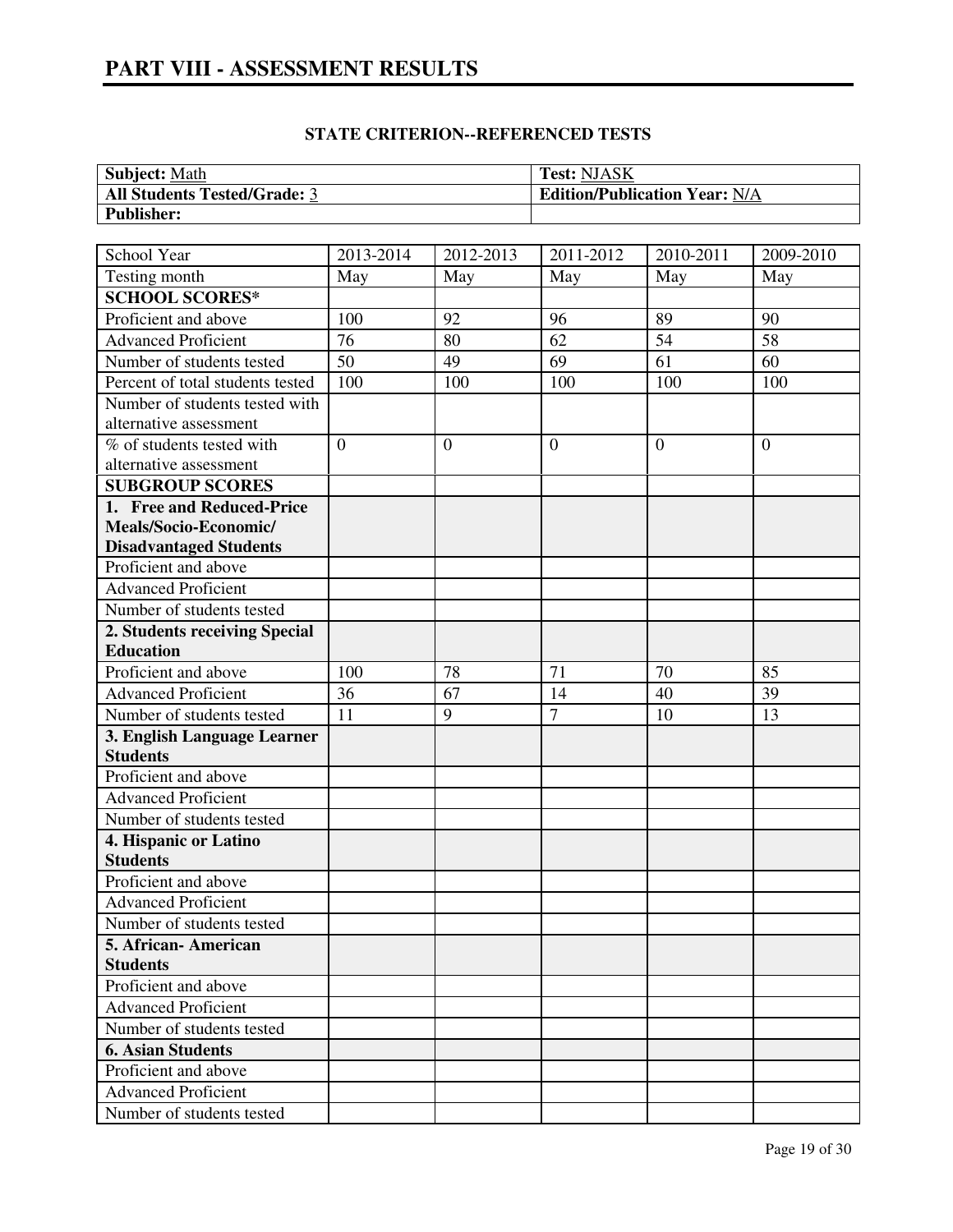| School Year                      | 2013-2014 | 2012-2013 | 2011-2012 | 2010-2011 | 2009-2010 |
|----------------------------------|-----------|-----------|-----------|-----------|-----------|
| 7. American Indian or            |           |           |           |           |           |
| <b>Alaska Native Students</b>    |           |           |           |           |           |
| Proficient and above             |           |           |           |           |           |
| <b>Advanced Proficient</b>       |           |           |           |           |           |
| Number of students tested        |           |           |           |           |           |
| 8. Native Hawaiian or other      |           |           |           |           |           |
| <b>Pacific Islander Students</b> |           |           |           |           |           |
| Proficient and above             |           |           |           |           |           |
| <b>Advanced Proficient</b>       |           |           |           |           |           |
| Number of students tested        |           |           |           |           |           |
| 9. White Students                |           |           |           |           |           |
| Proficient and above             | 100       | 91        | 97        | 88        | 91        |
| <b>Advanced Proficient</b>       | 74        | 77        | 65        | 56        | 60        |
| Number of students tested        | 43        | 44        | 62        | 59        | 53        |
| 10. Two or More Races            |           |           |           |           |           |
| identified Students              |           |           |           |           |           |
| Proficient and above             |           |           |           |           |           |
| <b>Advanced Proficient</b>       |           |           |           |           |           |
| Number of students tested        |           |           |           |           |           |
| 11. Other 1: Other 1             |           |           |           |           |           |
| Proficient and above             |           |           |           |           |           |
| <b>Advanced Proficient</b>       |           |           |           |           |           |
| Number of students tested        |           |           |           |           |           |
| 12. Other 2: Other 2             |           |           |           |           |           |
| Proficient and above             |           |           |           |           |           |
| <b>Advanced Proficient</b>       |           |           |           |           |           |
| Number of students tested        |           |           |           |           |           |
| 13. Other 3: Other 3             |           |           |           |           |           |
| Proficient and above             |           |           |           |           |           |
| <b>Advanced Proficient</b>       |           |           |           |           |           |
| Number of students tested        |           |           |           |           |           |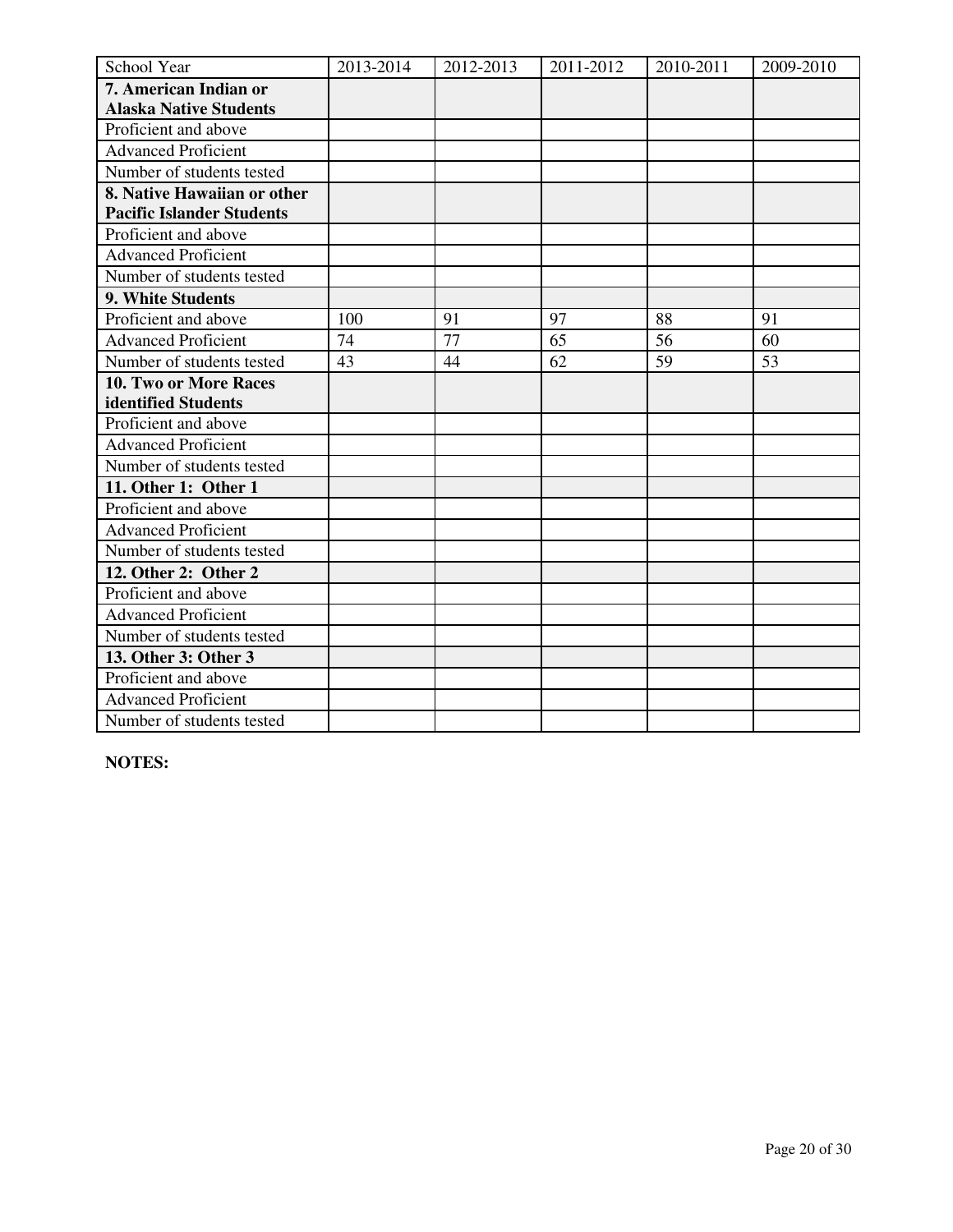| Subject: Math                       | <b>Test: NJASK</b>                   |
|-------------------------------------|--------------------------------------|
| <b>All Students Tested/Grade: 4</b> | <b>Edition/Publication Year: N/A</b> |
| <b>Publisher:</b>                   |                                      |

| School Year                                    | 2013-2014      | 2012-2013      | $\overline{20}11 - 2012$ | 2010-2011       | 2009-2010       |
|------------------------------------------------|----------------|----------------|--------------------------|-----------------|-----------------|
| Testing month                                  | May            | May            | May                      | May             | May             |
| <b>SCHOOL SCORES*</b>                          |                |                |                          |                 |                 |
| Proficient and above                           | 97             | 97             | 98                       | 95              | 85              |
| <b>Advanced Proficient</b>                     | 48             | 57             | 59                       | 70              | 40              |
| Number of students tested                      | 59             | 62             | $\overline{59}$          | $\overline{56}$ | $\overline{75}$ |
| Percent of total students tested               | 100            | 100            | 100                      | 100             | 100             |
| Number of students tested with                 |                |                |                          |                 |                 |
| alternative assessment                         |                |                |                          |                 |                 |
| % of students tested with                      | $\overline{0}$ | $\overline{0}$ | $\overline{0}$           | $\theta$        | $\overline{0}$  |
| alternative assessment                         |                |                |                          |                 |                 |
| <b>SUBGROUP SCORES</b>                         |                |                |                          |                 |                 |
| 1. Free and Reduced-Price                      |                |                |                          |                 |                 |
| Meals/Socio-Economic/                          |                |                |                          |                 |                 |
| <b>Disadvantaged Students</b>                  |                |                |                          |                 |                 |
| Proficient and above                           |                |                |                          |                 |                 |
| <b>Advanced Proficient</b>                     |                |                |                          |                 |                 |
| Number of students tested                      |                |                |                          |                 |                 |
| 2. Students receiving Special                  |                |                |                          |                 |                 |
| <b>Education</b>                               |                |                |                          |                 |                 |
| Proficient and above                           | 91             | 83             | 100                      | 82              | 57              |
| <b>Advanced Proficient</b>                     | 18             | 17             | 36                       | 46              | 21              |
| Number of students tested                      | 11             | 6              | 11                       | 11              | 14              |
| 3. English Language Learner<br><b>Students</b> |                |                |                          |                 |                 |
| Proficient and above                           |                |                |                          |                 |                 |
| <b>Advanced Proficient</b>                     |                |                |                          |                 |                 |
| Number of students tested                      |                |                |                          |                 |                 |
| 4. Hispanic or Latino                          |                |                |                          |                 |                 |
| <b>Students</b>                                |                |                |                          |                 |                 |
| Proficient and above                           |                |                |                          |                 |                 |
| <b>Advanced Proficient</b>                     |                |                |                          |                 |                 |
| Number of students tested                      |                |                |                          |                 |                 |
| 5. African - American                          |                |                |                          |                 |                 |
| <b>Students</b>                                |                |                |                          |                 |                 |
| Proficient and above                           |                |                |                          |                 |                 |
| <b>Advanced Proficient</b>                     |                |                |                          |                 |                 |
| Number of students tested                      |                |                |                          |                 |                 |
| <b>6. Asian Students</b>                       |                |                |                          |                 |                 |
| Proficient and above                           |                |                |                          |                 |                 |
| <b>Advanced Proficient</b>                     |                |                |                          |                 |                 |
| Number of students tested                      |                |                |                          |                 |                 |
| 7. American Indian or                          |                |                |                          |                 |                 |
| <b>Alaska Native Students</b>                  |                |                |                          |                 |                 |
| Proficient and above                           |                |                |                          |                 |                 |
| <b>Advanced Proficient</b>                     |                |                |                          |                 |                 |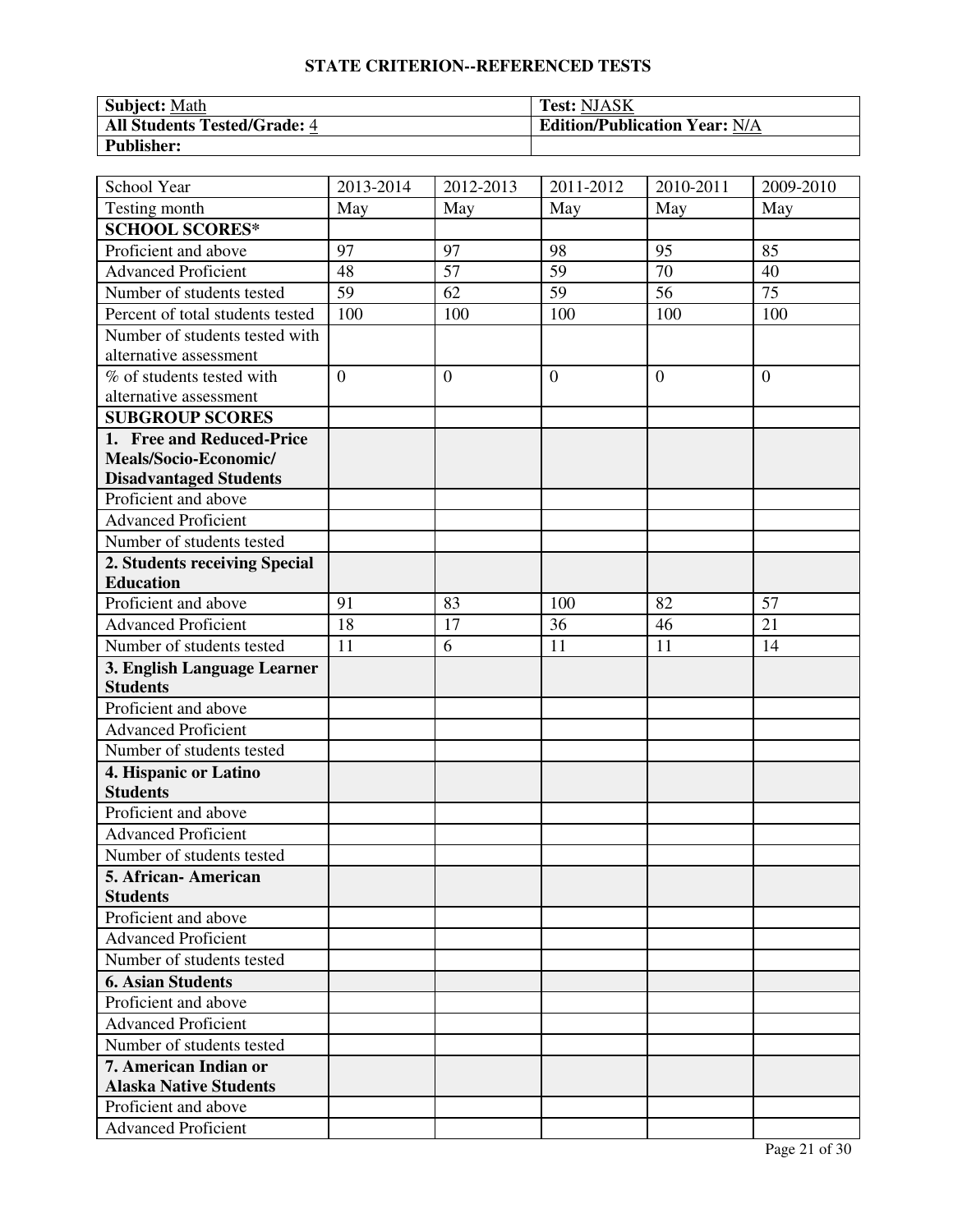| School Year                      | 2013-2014 | 2012-2013 | 2011-2012 | 2010-2011 | 2009-2010 |
|----------------------------------|-----------|-----------|-----------|-----------|-----------|
| Number of students tested        |           |           |           |           |           |
| 8. Native Hawaiian or other      |           |           |           |           |           |
| <b>Pacific Islander Students</b> |           |           |           |           |           |
| Proficient and above             |           |           |           |           |           |
| <b>Advanced Proficient</b>       |           |           |           |           |           |
| Number of students tested        |           |           |           |           |           |
| 9. White Students                |           |           |           |           |           |
| Proficient and above             | 96        | 96        | 98        | 94        | 84        |
| <b>Advanced Proficient</b>       | 44        | 57        | 59        | 72        | 39        |
| Number of students tested        | 55        | 56        | 58        | 50        | 70        |
| <b>10. Two or More Races</b>     |           |           |           |           |           |
| identified Students              |           |           |           |           |           |
| Proficient and above             |           |           |           |           |           |
| <b>Advanced Proficient</b>       |           |           |           |           |           |
| Number of students tested        |           |           |           |           |           |
| 11. Other 1: Other 1             |           |           |           |           |           |
| Proficient and above             |           |           |           |           |           |
| <b>Advanced Proficient</b>       |           |           |           |           |           |
| Number of students tested        |           |           |           |           |           |
| 12. Other 2: Other 2             |           |           |           |           |           |
| Proficient and above             |           |           |           |           |           |
| <b>Advanced Proficient</b>       |           |           |           |           |           |
| Number of students tested        |           |           |           |           |           |
| 13. Other 3: Other 3             |           |           |           |           |           |
| Proficient and above             |           |           |           |           |           |
| <b>Advanced Proficient</b>       |           |           |           |           |           |
| Number of students tested        |           |           |           |           |           |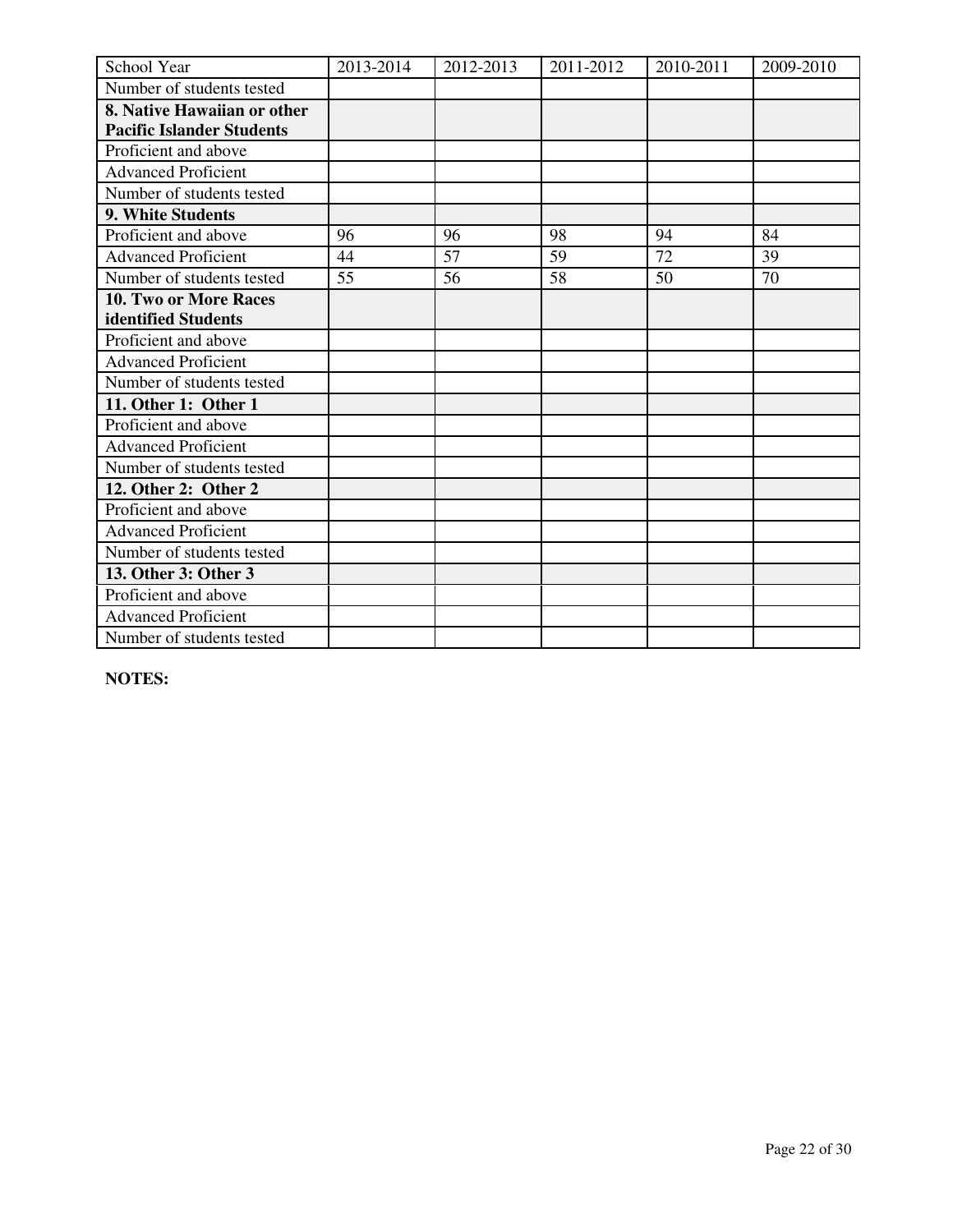| <b>Subject: Math</b>         | <b>Test: NJASK</b>                   |
|------------------------------|--------------------------------------|
| All Students Tested/Grade: 5 | <b>Edition/Publication Year: N/A</b> |
| <b>Publisher:</b>            |                                      |

| School Year                      | 2013-2014      | 2012-2013    | 2011-2012        | 2010-2011       | 2009-2010      |
|----------------------------------|----------------|--------------|------------------|-----------------|----------------|
| Testing month                    | May            | May          | May              | May             | May            |
| <b>SCHOOL SCORES*</b>            |                |              |                  |                 |                |
| Proficient and above             | 97             | 98           | 100              | 95              | 100            |
| <b>Advanced Proficient</b>       | 74             | 87           | 83               | 51              | 77             |
| Number of students tested        | 73             | 46           | 59               | $\overline{75}$ | 69             |
| Percent of total students tested | 100            | 100          | 100              | 100             | 100            |
| Number of students tested with   |                |              |                  |                 |                |
| alternative assessment           |                |              |                  |                 |                |
| % of students tested with        | $\overline{0}$ | $\mathbf{0}$ | $\boldsymbol{0}$ | $\overline{0}$  | $\overline{0}$ |
| alternative assessment           |                |              |                  |                 |                |
| <b>SUBGROUP SCORES</b>           |                |              |                  |                 |                |
| 1. Free and Reduced-Price        |                |              |                  |                 |                |
| Meals/Socio-Economic/            |                |              |                  |                 |                |
| <b>Disadvantaged Students</b>    |                |              |                  |                 |                |
| Proficient and above             |                |              |                  |                 |                |
| <b>Advanced Proficient</b>       |                |              |                  |                 |                |
| Number of students tested        |                |              |                  |                 |                |
| 2. Students receiving Special    |                |              |                  |                 |                |
| <b>Education</b>                 |                |              |                  |                 |                |
| Proficient and above             | 75             | 100          | 100              | 80              | 100            |
| <b>Advanced Proficient</b>       | 25             | 64           | 50               | 27              | 36             |
| Number of students tested        | 8              | 11           | 14               | 15              | 11             |
| 3. English Language Learner      |                |              |                  |                 |                |
| <b>Students</b>                  |                |              |                  |                 |                |
| Proficient and above             |                |              |                  |                 |                |
| <b>Advanced Proficient</b>       |                |              |                  |                 |                |
| Number of students tested        |                |              |                  |                 |                |
| 4. Hispanic or Latino            |                |              |                  |                 |                |
| <b>Students</b>                  |                |              |                  |                 |                |
| Proficient and above             |                |              |                  |                 |                |
| <b>Advanced Proficient</b>       |                |              |                  |                 |                |
| Number of students tested        |                |              |                  |                 |                |
| 5. African-American              |                |              |                  |                 |                |
| <b>Students</b>                  |                |              |                  |                 |                |
| Proficient and above             |                |              |                  |                 |                |
| <b>Advanced Proficient</b>       |                |              |                  |                 |                |
| Number of students tested        |                |              |                  |                 |                |
| <b>6. Asian Students</b>         |                |              |                  |                 |                |
| Proficient and above             |                |              |                  |                 |                |
| <b>Advanced Proficient</b>       |                |              |                  |                 |                |
| Number of students tested        |                |              |                  |                 |                |
| 7. American Indian or            |                |              |                  |                 |                |
| <b>Alaska Native Students</b>    |                |              |                  |                 |                |
| Proficient and above             |                |              |                  |                 |                |
| <b>Advanced Proficient</b>       |                |              |                  |                 |                |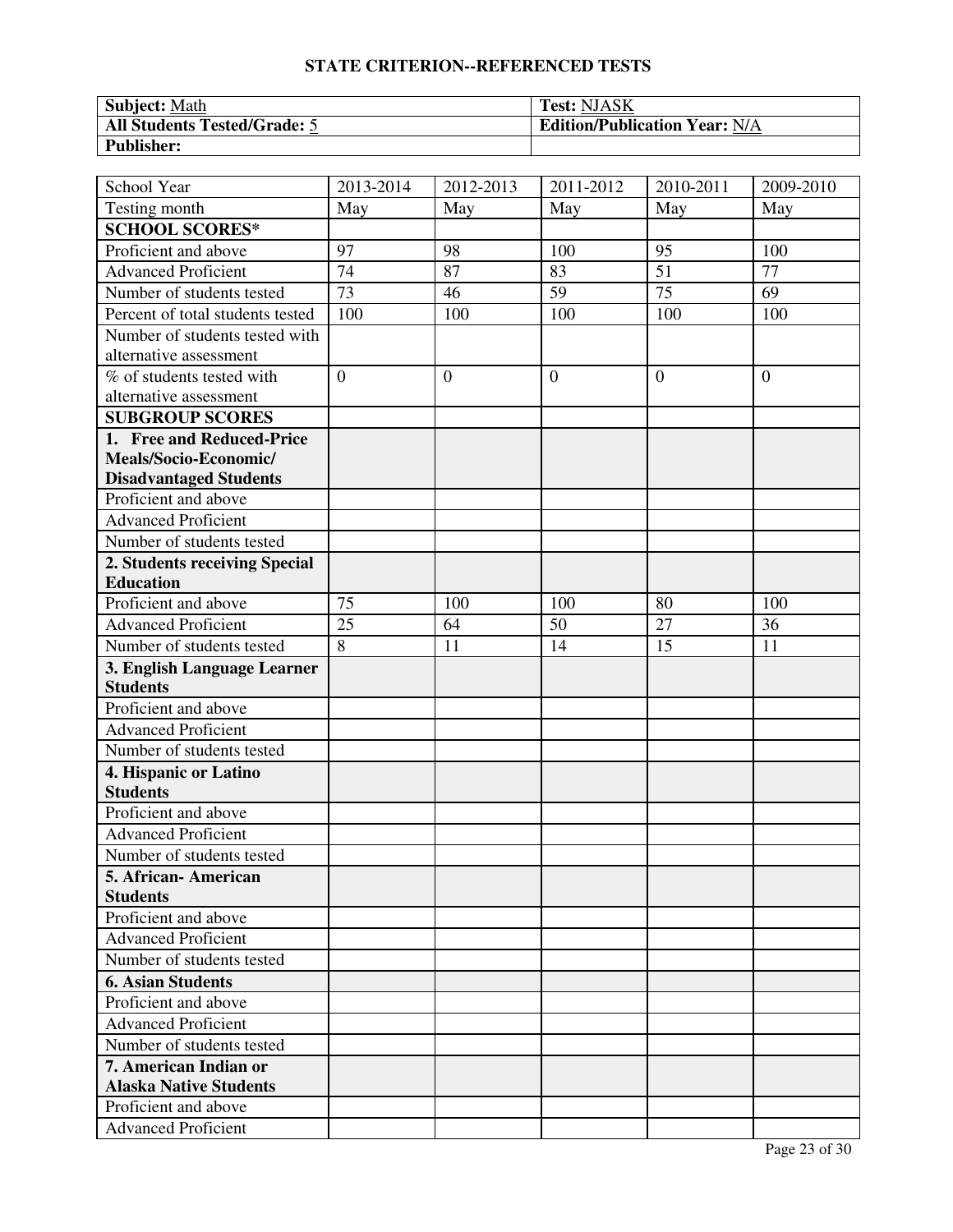| School Year                      | 2013-2014 | 2012-2013 | 2011-2012 | 2010-2011 | 2009-2010 |
|----------------------------------|-----------|-----------|-----------|-----------|-----------|
| Number of students tested        |           |           |           |           |           |
| 8. Native Hawaiian or other      |           |           |           |           |           |
| <b>Pacific Islander Students</b> |           |           |           |           |           |
| Proficient and above             |           |           |           |           |           |
| <b>Advanced Proficient</b>       |           |           |           |           |           |
| Number of students tested        |           |           |           |           |           |
| 9. White Students                |           |           |           |           |           |
| Proficient and above             | 100       | 98        | 100       | 94        | 100       |
| <b>Advanced Proficient</b>       | 74        | 87        | 84        | 51        | 79        |
| Number of students tested        | 65        | 45        | 51        | 71        | 67        |
| 10. Two or More Races            |           |           |           |           |           |
| identified Students              |           |           |           |           |           |
| Proficient and above             |           |           |           |           |           |
| <b>Advanced Proficient</b>       |           |           |           |           |           |
| Number of students tested        |           |           |           |           |           |
| 11. Other 1: Other 1             |           |           |           |           |           |
| Proficient and above             |           |           |           |           |           |
| <b>Advanced Proficient</b>       |           |           |           |           |           |
| Number of students tested        |           |           |           |           |           |
| 12. Other 2: Other 2             |           |           |           |           |           |
| Proficient and above             |           |           |           |           |           |
| <b>Advanced Proficient</b>       |           |           |           |           |           |
| Number of students tested        |           |           |           |           |           |
| 13. Other 3: Other 3             |           |           |           |           |           |
| Proficient and above             |           |           |           |           |           |
| <b>Advanced Proficient</b>       |           |           |           |           |           |
| Number of students tested        |           |           |           |           |           |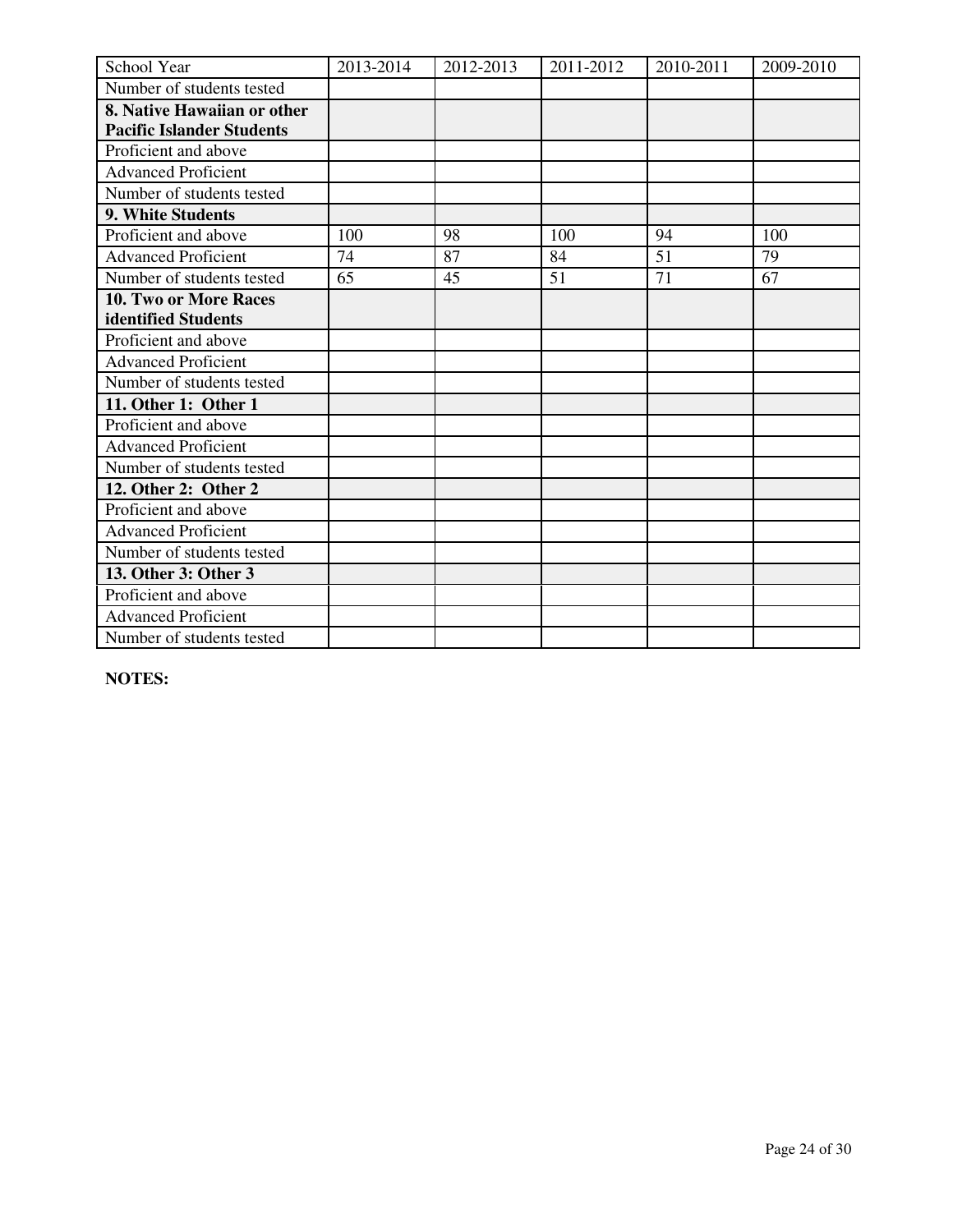| Subject: Reading/ELA                | <b>Test: NJASK</b>                   |
|-------------------------------------|--------------------------------------|
| <b>All Students Tested/Grade: 3</b> | <b>Edition/Publication Year: N/A</b> |
| <b>Publisher:</b>                   |                                      |

| School Year                                    | $\overline{20}$ 13-2014 | $\overline{20}$ 12-2013 | 2011-2012        | 2010-2011      | 2009-2010        |
|------------------------------------------------|-------------------------|-------------------------|------------------|----------------|------------------|
| Testing month                                  | May                     | May                     | May              | May            | May              |
| <b>SCHOOL SCORES*</b>                          |                         |                         |                  |                |                  |
| Proficient and above                           | 90                      | 86                      | 88               | 77             | 80               |
| <b>Advanced Proficient</b>                     | 14                      | 10                      | 9                | 10             | $\overline{7}$   |
| Number of students tested                      | 50                      | 49                      | 69               | 61             | 60               |
| Percent of total students tested               | 100                     | 100                     | 100              | 100            | 100              |
| Number of students tested with                 |                         |                         |                  |                |                  |
| alternative assessment                         |                         |                         |                  |                |                  |
| % of students tested with                      | $\theta$                | $\overline{0}$          | $\overline{0}$   | $\theta$       | $\overline{0}$   |
| alternative assessment                         |                         |                         |                  |                |                  |
| <b>SUBGROUP SCORES</b>                         |                         |                         |                  |                |                  |
| 1. Free and Reduced-Price                      |                         |                         |                  |                |                  |
| Meals/Socio-Economic/                          |                         |                         |                  |                |                  |
| <b>Disadvantaged Students</b>                  |                         |                         |                  |                |                  |
| Proficient and above                           |                         |                         |                  |                |                  |
| <b>Advanced Proficient</b>                     |                         |                         |                  |                |                  |
| Number of students tested                      |                         |                         |                  |                |                  |
| 2. Students receiving Special                  |                         |                         |                  |                |                  |
| <b>Education</b>                               |                         |                         |                  |                |                  |
| Proficient and above                           | 73                      | 44                      | 43               | 30             | 69               |
| <b>Advanced Proficient</b>                     | 9                       | $\mathbf{0}$            | $\boldsymbol{0}$ | $\overline{0}$ | $\boldsymbol{0}$ |
| Number of students tested                      | 11                      | 9                       | $\overline{7}$   | 10             | 13               |
| 3. English Language Learner<br><b>Students</b> |                         |                         |                  |                |                  |
| Proficient and above                           |                         |                         |                  |                |                  |
| <b>Advanced Proficient</b>                     |                         |                         |                  |                |                  |
| Number of students tested                      |                         |                         |                  |                |                  |
| 4. Hispanic or Latino                          |                         |                         |                  |                |                  |
| <b>Students</b>                                |                         |                         |                  |                |                  |
| Proficient and above                           |                         |                         |                  |                |                  |
| <b>Advanced Proficient</b>                     |                         |                         |                  |                |                  |
| Number of students tested                      |                         |                         |                  |                |                  |
| 5. African - American                          |                         |                         |                  |                |                  |
| <b>Students</b>                                |                         |                         |                  |                |                  |
| Proficient and above                           |                         |                         |                  |                |                  |
| <b>Advanced Proficient</b>                     |                         |                         |                  |                |                  |
| Number of students tested                      |                         |                         |                  |                |                  |
| <b>6. Asian Students</b>                       |                         |                         |                  |                |                  |
| Proficient and above                           |                         |                         |                  |                |                  |
| <b>Advanced Proficient</b>                     |                         |                         |                  |                |                  |
| Number of students tested                      |                         |                         |                  |                |                  |
| 7. American Indian or                          |                         |                         |                  |                |                  |
| <b>Alaska Native Students</b>                  |                         |                         |                  |                |                  |
| Proficient and above                           |                         |                         |                  |                |                  |
| <b>Advanced Proficient</b>                     |                         |                         |                  |                |                  |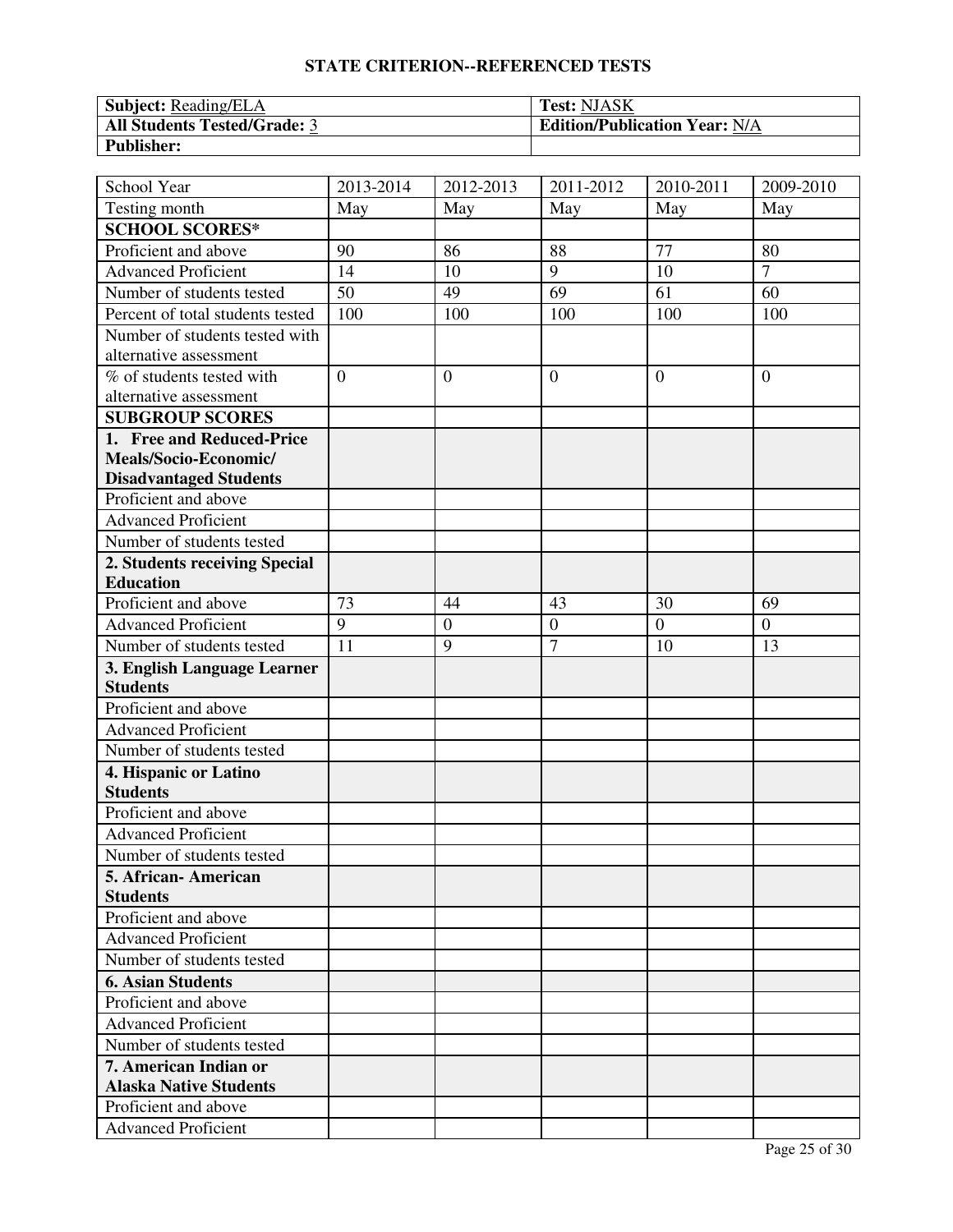| School Year                      | 2013-2014 | 2012-2013 | 2011-2012 | 2010-2011 | 2009-2010      |
|----------------------------------|-----------|-----------|-----------|-----------|----------------|
| Number of students tested        |           |           |           |           |                |
| 8. Native Hawaiian or other      |           |           |           |           |                |
| <b>Pacific Islander Students</b> |           |           |           |           |                |
| Proficient and above             |           |           |           |           |                |
| <b>Advanced Proficient</b>       |           |           |           |           |                |
| Number of students tested        |           |           |           |           |                |
| 9. White Students                |           |           |           |           |                |
| Proficient and above             | 88        | 84        | 90        | 78        | 79             |
| <b>Advanced Proficient</b>       | 14        | 9         | 10        | 10        | $\overline{4}$ |
| Number of students tested        | 43        | 44        | 62        | 59        | 53             |
| <b>10. Two or More Races</b>     |           |           |           |           |                |
| identified Students              |           |           |           |           |                |
| Proficient and above             |           |           |           |           |                |
| <b>Advanced Proficient</b>       |           |           |           |           |                |
| Number of students tested        |           |           |           |           |                |
| 11. Other 1: Other 1             |           |           |           |           |                |
| Proficient and above             |           |           |           |           |                |
| <b>Advanced Proficient</b>       |           |           |           |           |                |
| Number of students tested        |           |           |           |           |                |
| 12. Other 2: Other 2             |           |           |           |           |                |
| Proficient and above             |           |           |           |           |                |
| <b>Advanced Proficient</b>       |           |           |           |           |                |
| Number of students tested        |           |           |           |           |                |
| 13. Other 3: Other 3             |           |           |           |           |                |
| Proficient and above             |           |           |           |           |                |
| <b>Advanced Proficient</b>       |           |           |           |           |                |
| Number of students tested        |           |           |           |           |                |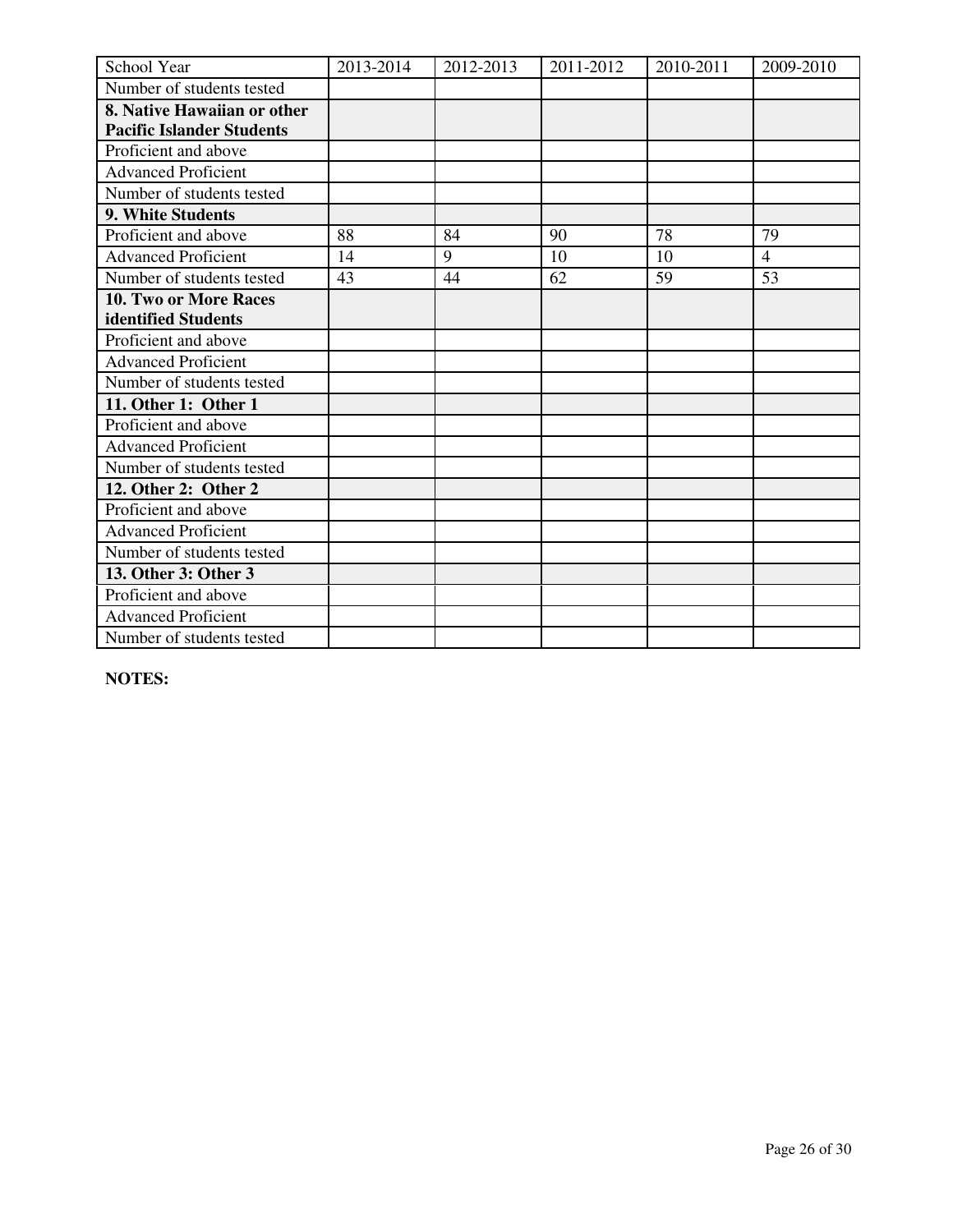| Subject: Reading/ELA                | <b>Test: NJASK</b>                   |
|-------------------------------------|--------------------------------------|
| <b>All Students Tested/Grade: 4</b> | <b>Edition/Publication Year: N/A</b> |
| <b>Publisher:</b>                   |                                      |

| School Year                                    | 2013-2014      | 2012-2013      | $\overline{20}11 - 2012$ | 2010-2011       | 2009-2010        |
|------------------------------------------------|----------------|----------------|--------------------------|-----------------|------------------|
| Testing month                                  | May            | May            | May                      | May             | May              |
| <b>SCHOOL SCORES*</b>                          |                |                |                          |                 |                  |
| Proficient and above                           | 83             | 90             | 85                       | 89              | 76               |
| <b>Advanced Proficient</b>                     | $\overline{7}$ | 15             | $\tau$                   | 18              | 15               |
| Number of students tested                      | 59             | 62             | 59                       | $\overline{56}$ | 75               |
| Percent of total students tested               | 100            | 100            | 100                      | 100             | 100              |
| Number of students tested with                 |                |                |                          |                 |                  |
| alternative assessment                         |                |                |                          |                 |                  |
| % of students tested with                      | $\overline{0}$ | $\overline{0}$ | $\overline{0}$           | $\theta$        | $\overline{0}$   |
| alternative assessment                         |                |                |                          |                 |                  |
| <b>SUBGROUP SCORES</b>                         |                |                |                          |                 |                  |
| 1. Free and Reduced-Price                      |                |                |                          |                 |                  |
| Meals/Socio-Economic/                          |                |                |                          |                 |                  |
| <b>Disadvantaged Students</b>                  |                |                |                          |                 |                  |
| Proficient and above                           |                |                |                          |                 |                  |
| <b>Advanced Proficient</b>                     |                |                |                          |                 |                  |
| Number of students tested                      |                |                |                          |                 |                  |
| 2. Students receiving Special                  |                |                |                          |                 |                  |
| <b>Education</b>                               |                |                |                          |                 |                  |
| Proficient and above                           | 55             | 33             | 64                       | 64              | 43               |
| <b>Advanced Proficient</b>                     | $\overline{0}$ | $\mathbf{0}$   | $\boldsymbol{0}$         | $\overline{0}$  | $\boldsymbol{0}$ |
| Number of students tested                      | 11             | 6              | 11                       | 11              | 14               |
| 3. English Language Learner<br><b>Students</b> |                |                |                          |                 |                  |
| Proficient and above                           |                |                |                          |                 |                  |
| <b>Advanced Proficient</b>                     |                |                |                          |                 |                  |
| Number of students tested                      |                |                |                          |                 |                  |
| 4. Hispanic or Latino                          |                |                |                          |                 |                  |
| <b>Students</b>                                |                |                |                          |                 |                  |
| Proficient and above                           |                |                |                          |                 |                  |
| <b>Advanced Proficient</b>                     |                |                |                          |                 |                  |
| Number of students tested                      |                |                |                          |                 |                  |
| 5. African - American                          |                |                |                          |                 |                  |
| <b>Students</b>                                |                |                |                          |                 |                  |
| Proficient and above                           |                |                |                          |                 |                  |
| <b>Advanced Proficient</b>                     |                |                |                          |                 |                  |
| Number of students tested                      |                |                |                          |                 |                  |
| <b>6. Asian Students</b>                       |                |                |                          |                 |                  |
| Proficient and above                           |                |                |                          |                 |                  |
| <b>Advanced Proficient</b>                     |                |                |                          |                 |                  |
| Number of students tested                      |                |                |                          |                 |                  |
| 7. American Indian or                          |                |                |                          |                 |                  |
| <b>Alaska Native Students</b>                  |                |                |                          |                 |                  |
| Proficient and above                           |                |                |                          |                 |                  |
| <b>Advanced Proficient</b>                     |                |                |                          |                 |                  |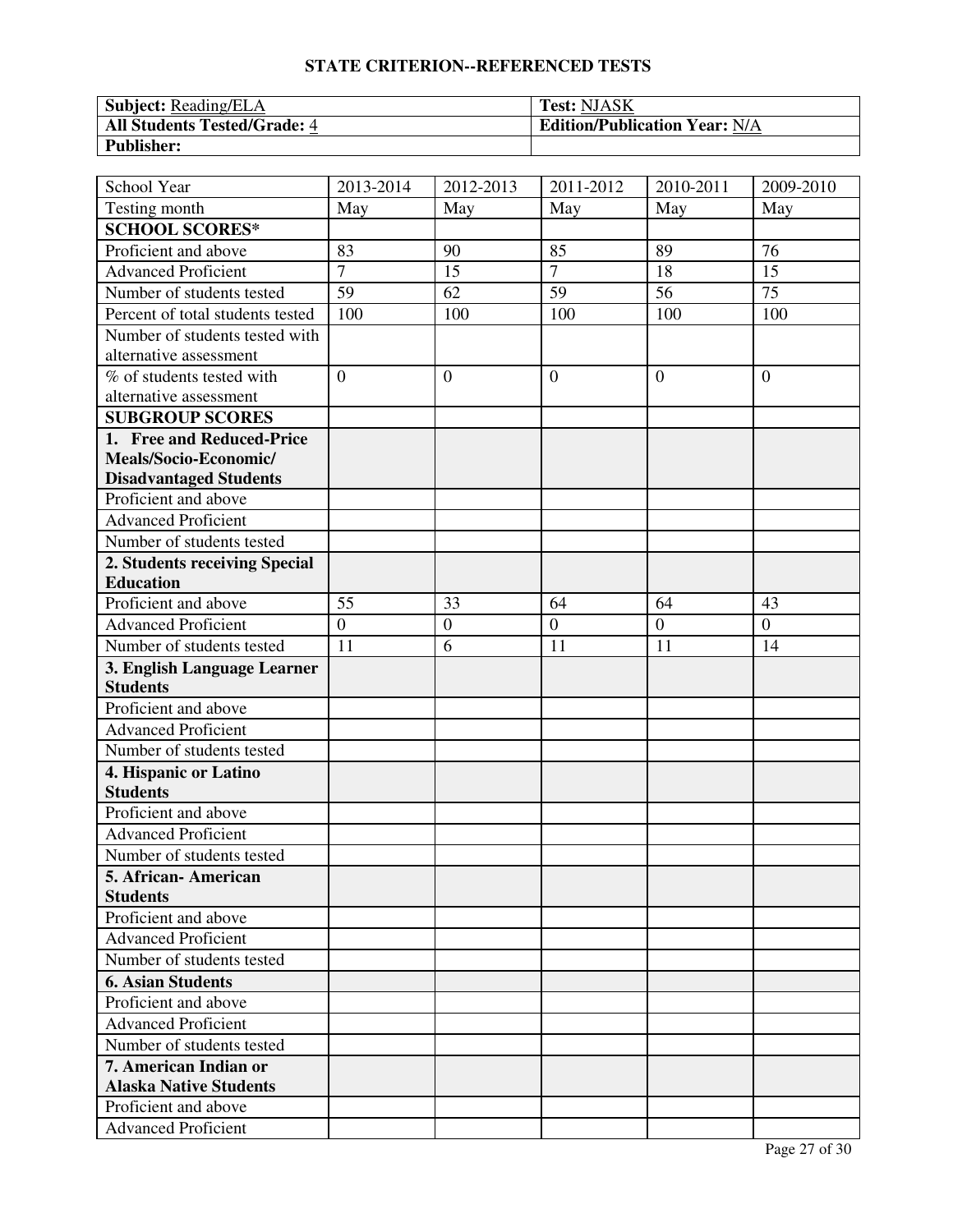| School Year                      | 2013-2014      | 2012-2013 | 2011-2012      | 2010-2011 | 2009-2010 |
|----------------------------------|----------------|-----------|----------------|-----------|-----------|
| Number of students tested        |                |           |                |           |           |
| 8. Native Hawaiian or other      |                |           |                |           |           |
| <b>Pacific Islander Students</b> |                |           |                |           |           |
| Proficient and above             |                |           |                |           |           |
| <b>Advanced Proficient</b>       |                |           |                |           |           |
| Number of students tested        |                |           |                |           |           |
| 9. White Students                |                |           |                |           |           |
| Proficient and above             | 82             | 91        | 85             | 90        | 77        |
| <b>Advanced Proficient</b>       | $\overline{4}$ | 15        | $\overline{7}$ | 18        | 14        |
| Number of students tested        | 55             | 56        | 58             | 50        | 70        |
| <b>10. Two or More Races</b>     |                |           |                |           |           |
| identified Students              |                |           |                |           |           |
| Proficient and above             |                |           |                |           |           |
| <b>Advanced Proficient</b>       |                |           |                |           |           |
| Number of students tested        |                |           |                |           |           |
| 11. Other 1: Other 1             |                |           |                |           |           |
| Proficient and above             |                |           |                |           |           |
| <b>Advanced Proficient</b>       |                |           |                |           |           |
| Number of students tested        |                |           |                |           |           |
| 12. Other 2: Other 2             |                |           |                |           |           |
| Proficient and above             |                |           |                |           |           |
| <b>Advanced Proficient</b>       |                |           |                |           |           |
| Number of students tested        |                |           |                |           |           |
| 13. Other 3: Other 3             |                |           |                |           |           |
| Proficient and above             |                |           |                |           |           |
| <b>Advanced Proficient</b>       |                |           |                |           |           |
| Number of students tested        |                |           |                |           |           |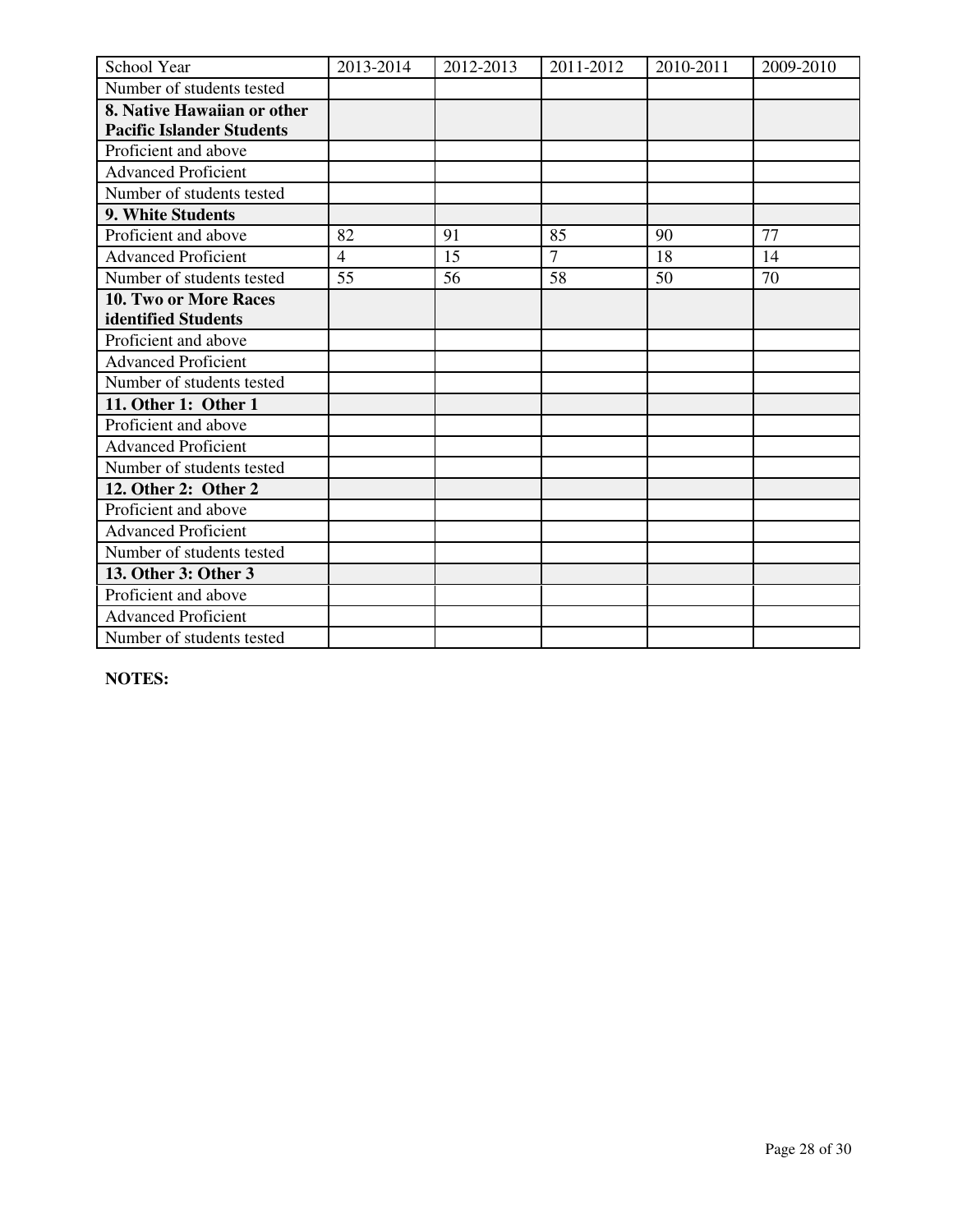| Subject: Reading/ELA                | <b>Test: NJASK</b>                   |
|-------------------------------------|--------------------------------------|
| <b>All Students Tested/Grade: 5</b> | <b>Edition/Publication Year: N/A</b> |
| <b>Publisher:</b>                   |                                      |

| School Year                                    | 2013-2014       | 2012-2013      | $\overline{20}11 - 2012$ | 2010-2011       | 2009-2010      |
|------------------------------------------------|-----------------|----------------|--------------------------|-----------------|----------------|
| Testing month                                  | May             | May            | May                      | May             | May            |
| <b>SCHOOL SCORES*</b>                          |                 |                |                          |                 |                |
| Proficient and above                           | 93              | 83             | 92                       | 83              | 90             |
| <b>Advanced Proficient</b>                     | 12              | 17             | 12                       | 8               | 28             |
| Number of students tested                      | $\overline{73}$ | 46             | 59                       | $\overline{75}$ | 69             |
| Percent of total students tested               | 100             | 100            | 100                      | 100             | 100            |
| Number of students tested with                 |                 |                |                          |                 |                |
| alternative assessment                         |                 |                |                          |                 |                |
| % of students tested with                      | $\overline{0}$  | $\overline{0}$ | $\overline{0}$           | $\theta$        | $\overline{0}$ |
| alternative assessment                         |                 |                |                          |                 |                |
| <b>SUBGROUP SCORES</b>                         |                 |                |                          |                 |                |
| 1. Free and Reduced-Price                      |                 |                |                          |                 |                |
| Meals/Socio-Economic/                          |                 |                |                          |                 |                |
| <b>Disadvantaged Students</b>                  |                 |                |                          |                 |                |
| Proficient and above                           |                 |                |                          |                 |                |
| <b>Advanced Proficient</b>                     |                 |                |                          |                 |                |
| Number of students tested                      |                 |                |                          |                 |                |
| 2. Students receiving Special                  |                 |                |                          |                 |                |
| <b>Education</b>                               |                 |                |                          |                 |                |
| Proficient and above                           | 63              | 64             | 64                       | 53              | 55             |
| <b>Advanced Proficient</b>                     | $\overline{0}$  | 27             | $\boldsymbol{0}$         | $\overline{7}$  | 9              |
| Number of students tested                      | $\overline{8}$  | 11             | 14                       | 15              | 11             |
| 3. English Language Learner<br><b>Students</b> |                 |                |                          |                 |                |
| Proficient and above                           |                 |                |                          |                 |                |
| <b>Advanced Proficient</b>                     |                 |                |                          |                 |                |
| Number of students tested                      |                 |                |                          |                 |                |
| 4. Hispanic or Latino                          |                 |                |                          |                 |                |
| <b>Students</b>                                |                 |                |                          |                 |                |
| Proficient and above                           |                 |                |                          |                 |                |
| <b>Advanced Proficient</b>                     |                 |                |                          |                 |                |
| Number of students tested                      |                 |                |                          |                 |                |
| 5. African - American                          |                 |                |                          |                 |                |
| <b>Students</b>                                |                 |                |                          |                 |                |
| Proficient and above                           |                 |                |                          |                 |                |
| <b>Advanced Proficient</b>                     |                 |                |                          |                 |                |
| Number of students tested                      |                 |                |                          |                 |                |
| <b>6. Asian Students</b>                       |                 |                |                          |                 |                |
| Proficient and above                           |                 |                |                          |                 |                |
| <b>Advanced Proficient</b>                     |                 |                |                          |                 |                |
| Number of students tested                      |                 |                |                          |                 |                |
| 7. American Indian or                          |                 |                |                          |                 |                |
| <b>Alaska Native Students</b>                  |                 |                |                          |                 |                |
| Proficient and above                           |                 |                |                          |                 |                |
| <b>Advanced Proficient</b>                     |                 |                |                          |                 |                |